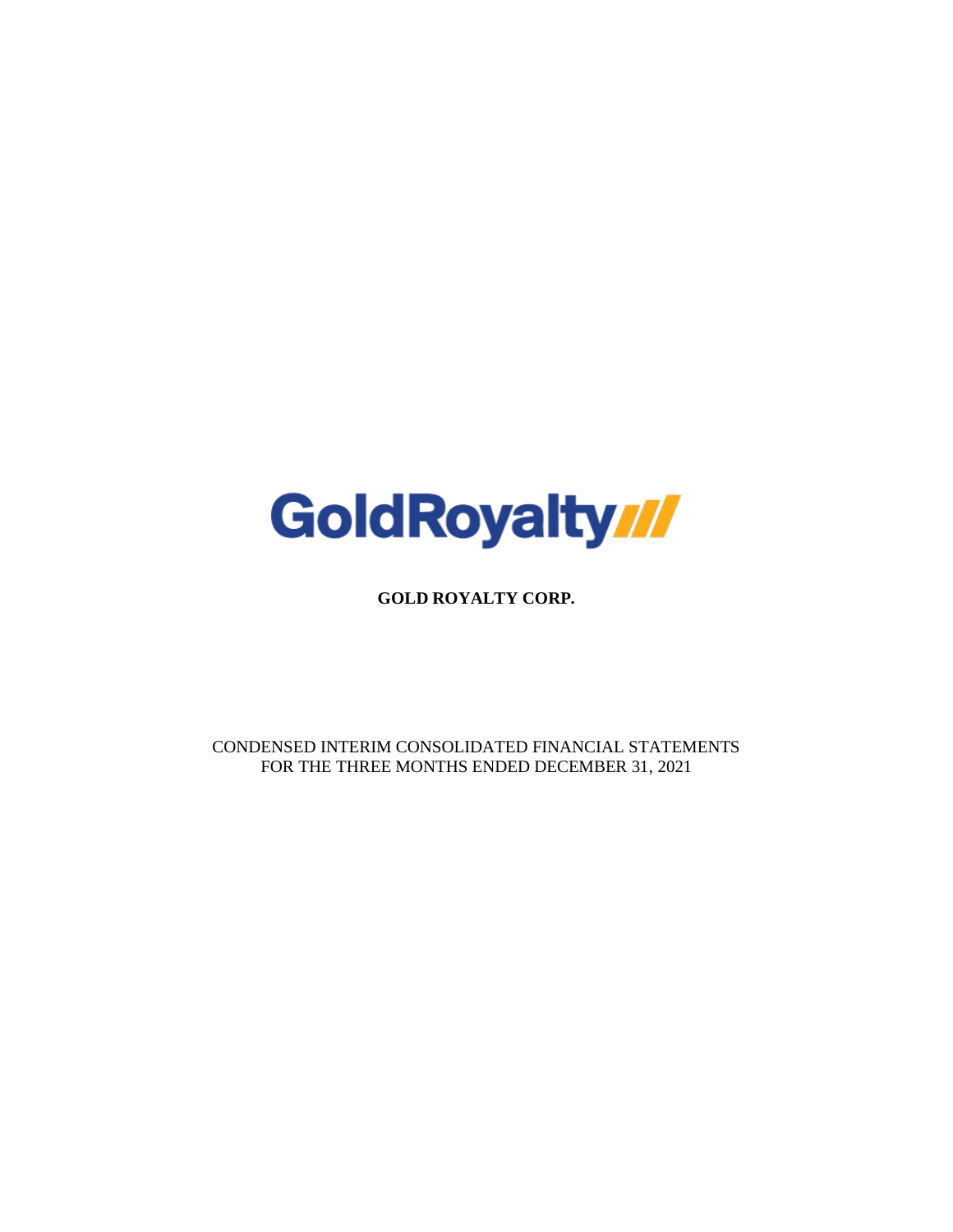Condensed Interim Consolidated Statements of Financial Position

(Unaudited, expressed in thousands of United States dollars unless otherwise stated)

|                                          |              | As at December 31, | As at September 30, |
|------------------------------------------|--------------|--------------------|---------------------|
|                                          | <b>Notes</b> | 2021               | 2021                |
|                                          |              | $($ \$)            | $(\$)$              |
| <b>Assets</b>                            |              |                    |                     |
| <b>Current assets</b>                    |              |                    |                     |
| Cash and cash equivalents                | 4            | 13,826             | 9,905               |
| Restricted cash                          | 5            | 609                |                     |
| Short-term investments                   | 6            | 25,057             | 1,118               |
| Accounts receivable                      |              | 364                | 412                 |
| Prepaids and other receivables           | 7            | 4,465              | 1,866               |
|                                          |              | 44,321             | 13,301              |
| <b>Non-current assets</b>                |              |                    |                     |
| Royalties                                | 8            | 622,291            | 256,833             |
| Mineral property assets                  | 9            | 7,891              | 7,712               |
| Long-term investment                     | 10           | 1,587              | 1,587               |
| Investment in associate                  | 11           | 1,217              |                     |
| Other long-term as sets                  |              | 57                 | 66                  |
|                                          |              | 633,043            | 266,198             |
|                                          |              |                    |                     |
|                                          |              | 677,364            | 279,499             |
|                                          |              |                    |                     |
| <b>Liabilities</b>                       |              |                    |                     |
| <b>Current Liabilities</b>               |              |                    |                     |
| Accounts payable and accrued liabilities |              | 9,682              | 6,885               |
| Current portion of lease obligation      |              | 36                 | 36                  |
|                                          |              | 9,718              | 6,921               |
| <b>Non-current liabilities</b>           |              |                    |                     |
| Lease obligation                         |              |                    | 11                  |
| Derivative liabilities                   | 12           | 5,027              | 4,549               |
| Long-term loan                           |              | 46                 |                     |
| Deferred income tax liability            |              | 136,377            | 42,700              |
|                                          |              | 141,450            | 47,260              |
|                                          |              | 151,168            | 54,181              |
|                                          |              |                    |                     |
| <b>Equity</b>                            |              |                    |                     |
| <b>Issued Capital</b>                    | 13           | 527,132            | 228,620             |
| Reserves                                 | 13           | 20,611             | 11,404              |
| Accumulated deficit                      |              | (21,988)           | (15, 147)           |
| Accumulated other comprehensive income   |              |                    | 441                 |
|                                          |              |                    |                     |
|                                          |              | 441<br>526,196     | 225,318             |

#### **Subsequent events** (Note 17)

Approved by the Board of Directors:

*/s/ Ken Robertson /s/ Warren Gilman* **Ken Robertson** Director

**Warren Gilman** Director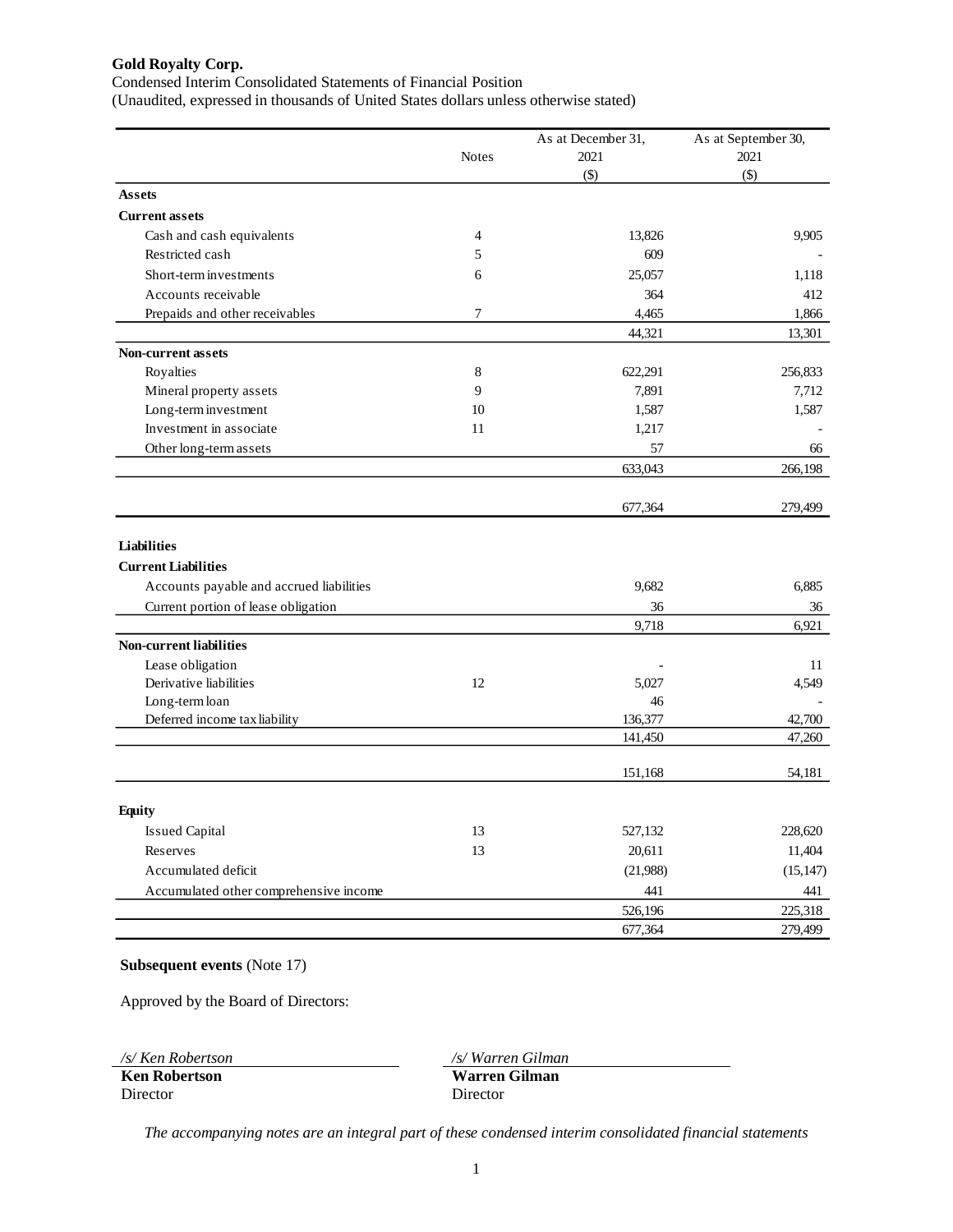Condensed Interim Consolidated Statements of Loss and Comprehensive Loss (Unaudited, expressed in thousands of United States dollars unless otherwise stated)

|                                                                          | <b>Notes</b> | For the<br>three months ended<br>December 31, 2021<br>$($ \$) | For the<br>three months ended<br>December 31, 2020<br>$($ \$) |
|--------------------------------------------------------------------------|--------------|---------------------------------------------------------------|---------------------------------------------------------------|
|                                                                          |              |                                                               |                                                               |
| <b>Revenue</b><br>Royalty income                                         |              | 533                                                           |                                                               |
|                                                                          |              |                                                               |                                                               |
| Cost of sales                                                            |              |                                                               |                                                               |
| Depletion<br>Gross profit                                                | 8,9          | (287)<br>246                                                  |                                                               |
|                                                                          |              |                                                               |                                                               |
| <b>Expenses</b>                                                          |              |                                                               |                                                               |
| Consulting fees                                                          |              | (3,242)                                                       |                                                               |
| Depreciation                                                             |              | (9)                                                           |                                                               |
| Management and directors' fees                                           | 15           | (217)                                                         | (35)                                                          |
| Salaries, wages and benefits                                             |              | (214)                                                         | (6)                                                           |
| Investor communications and marketing expenses                           |              | (339)                                                         |                                                               |
| Office and technology expenses                                           |              | (215)                                                         | (26)                                                          |
| Transfer agent and regulatory fees                                       |              | (82)                                                          | (2)                                                           |
| Insurance fees                                                           |              | (578)                                                         |                                                               |
| Professional fees                                                        |              | (1, 816)                                                      | (283)                                                         |
| Share-based compensation                                                 | 13           | (901)                                                         | (79)                                                          |
| Exploration and evaluation expenses                                      |              | (64)                                                          |                                                               |
| Share of loss in associate                                               |              | (143)                                                         |                                                               |
| Operating loss for the period                                            |              | (7,574)                                                       | (431)                                                         |
|                                                                          |              |                                                               |                                                               |
| Other items                                                              |              |                                                               |                                                               |
| Change in fair value of derivative liabilities                           | 12           | 90                                                            |                                                               |
| Change in fair value of short-term investments                           | 6            | 542                                                           |                                                               |
| Foreign exchange gain/(loss)                                             |              | 23                                                            | (69)                                                          |
| Other income                                                             |              | 245                                                           |                                                               |
| Net loss before income taxes for the period                              |              | (6,674)                                                       | (500)                                                         |
| Deferred tax expense                                                     |              | (167)                                                         |                                                               |
| Net loss after income taxes for the period<br>Other comprehensive income |              | (6, 841)                                                      | (500)                                                         |
| Item that may be reclassified subsequently to net income:                |              |                                                               |                                                               |
| Foreign currency translation differences                                 |              |                                                               | 333                                                           |
| Total comprehensive loss for the period                                  |              | (6, 841)                                                      | (167)                                                         |
| Net loss per share, basic and diluted                                    |              | (0.06)                                                        | (0.04)                                                        |
| Weighted average number of common shares                                 |              |                                                               |                                                               |
| outstanding, basic and diluted                                           |              | 109,907,519                                                   | 11,252,989                                                    |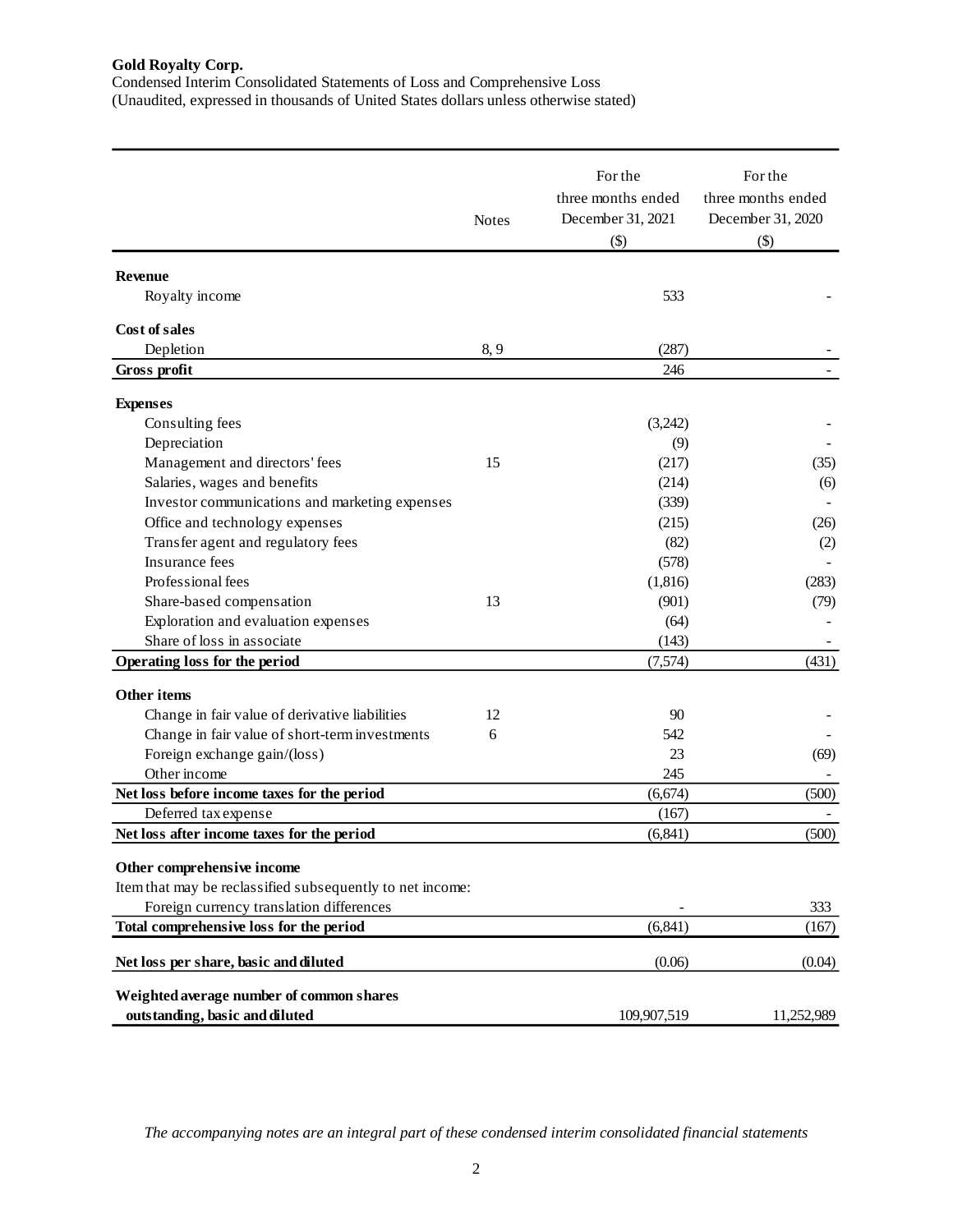Condensed Interim Consolidated Statements of Changes in Equity (Unaudited, expressed in thousands of United States dollars unless otherwise stated)

|                                                                                |              |               |               |                          |             | Accumulated              |          |
|--------------------------------------------------------------------------------|--------------|---------------|---------------|--------------------------|-------------|--------------------------|----------|
|                                                                                |              | Number of     |               |                          |             | Other                    |          |
|                                                                                |              | Common        | <b>Issued</b> |                          | Accumulated | Comprehensive            |          |
|                                                                                | <b>Notes</b> | <b>Shares</b> | Capital       | Reserves                 | Deficit     | Income                   | Total    |
|                                                                                |              |               | $($ \$)       | $($)$                    | $($ \$)     | $($ \$)                  | $($)$    |
| <b>Balance at September 30, 2020</b>                                           |              |               |               |                          | (140)       | $\overline{\phantom{a}}$ | (140)    |
| Cancellation of common share issued upon incorporation                         |              | (1)           |               |                          |             |                          |          |
| Common shares issued to former parent company for cash                         |              | 5,000,000     | 50            |                          |             |                          | 50       |
| Performance based restricted shares issued                                     |              | 1,500,000     |               |                          |             |                          |          |
| Common shares issued to acquire royalties                                      |              | 15,000,000    | 13,076        |                          |             |                          | 13,076   |
| Private placement of common shares for cash                                    |              | 1,325,000     | 2,849         |                          |             | $\overline{\phantom{a}}$ | 2,849    |
| Share-based compensation - performance based restricted shares                 |              |               | 71            |                          |             |                          | 71       |
| Share-based compensation - share options                                       |              |               |               |                          |             |                          |          |
| Net loss for the period                                                        |              |               |               |                          | (500)       |                          | (500)    |
| Total other comprehensive income                                               |              |               |               |                          |             | 332                      | 332      |
| <b>Balance at December 31, 2020</b>                                            |              | 22,825,000    | 16,046        | $\tau$                   | (640)       | 332                      | 15,745   |
| Balance at September 30, 2021                                                  |              | 72,538,609    | 228,620       | 11,404                   | (15, 147)   | 441                      | 225,318  |
| Common shares issued to acquire Abitibi Royalties Inc.                         | 13           | 31,625,931    | 153,702       |                          |             |                          | 153,702  |
| Common shares issued to acquire Golden Valley Mines and Royalties Ltd.         | 13           | 29,478,269    | 143,264       |                          |             | $\overline{\phantom{a}}$ | 143,264  |
| Common shares issued for marketing services                                    | 13           | 120,000       | 626           | $\overline{\phantom{a}}$ |             |                          | 626      |
| Common shares issued upon exercise of common share purchase warrants           | 13           | 164,692       | 760           | (230)                    |             |                          | 530      |
| Share options in exchange of options of Golden Valley Mines and Royalties Ltd. | 3            |               |               | 8,991                    |             |                          | 8,991    |
| Share-based compensation - performance based restricted shares                 | 13           |               | 160           |                          |             |                          | 160      |
| Share-based compensation - share options                                       |              |               |               | 446                      |             |                          | 446      |
| Net loss for the period                                                        |              |               | ٠             |                          | (6, 841)    | $\overline{\phantom{a}}$ | (6, 841) |
| <b>Balance at December 31, 2021</b>                                            |              | 133,927,501   | 527,132       | 20.611                   | (21,988)    | 441                      | 526,196  |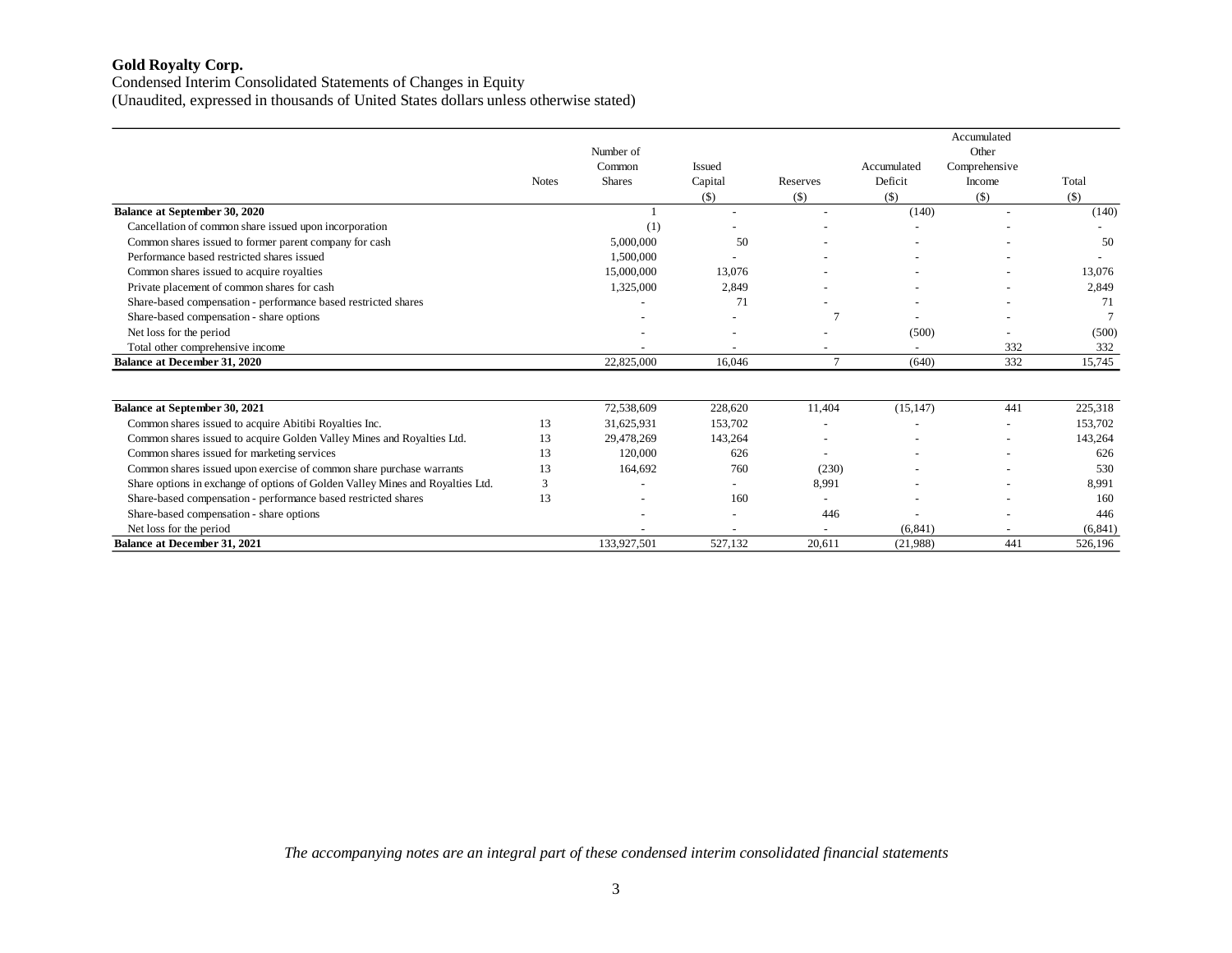#### Condensed Interim Consolidated Statements of Cash Flows

(Unaudited, expressed in thousands of United States dollars unless otherwise stated)

|                                                                 | For the three months<br>ended December 31<br>2021<br>$(\$)$ | For the three months<br>ended December 31<br>2020<br>$($ \$) |
|-----------------------------------------------------------------|-------------------------------------------------------------|--------------------------------------------------------------|
| <b>Operating activities</b>                                     |                                                             |                                                              |
| Net loss for the period                                         | (6, 841)                                                    | (500)                                                        |
| Items not involving cash:                                       |                                                             |                                                              |
| Depreciation                                                    | 9                                                           |                                                              |
| Depletion                                                       | 287                                                         |                                                              |
| Interest income                                                 | (2)                                                         |                                                              |
| Share-based compensation                                        | 901                                                         | 79                                                           |
| Change in fair value of short-term investments                  | (542)                                                       |                                                              |
| Change in fair value of derivative liabilities                  | (90)                                                        |                                                              |
| Share of loss in associates                                     | 143                                                         |                                                              |
| Deferred tax expense                                            | 167                                                         |                                                              |
| Unrealized foreign exchange loss                                | 74                                                          |                                                              |
| Net changes in non-cash working capital items:                  |                                                             |                                                              |
| Accounts receivables                                            | 48                                                          |                                                              |
| Prepaids and other receivables                                  | 565                                                         | (18)                                                         |
| Accounts payable and accrued liabilities                        | (2,779)                                                     | 101                                                          |
| Due to former parent company                                    |                                                             | (83)                                                         |
| Cash used in operating activities                               | (8,060)                                                     | (421)                                                        |
|                                                                 |                                                             |                                                              |
| <b>Investing activities</b>                                     |                                                             |                                                              |
| Restricted cash released                                        | 1,206                                                       |                                                              |
| Cash acquired through acquisition of Abitibi Royalties Inc. and |                                                             |                                                              |
| Golden Valley Mines and Royalties Ltd.                          | 10,393                                                      |                                                              |
| Investment in exploration and evaluation assets                 | (307)                                                       |                                                              |
| Proceeds from option agreement                                  | 436                                                         |                                                              |
| Purchase of equipment                                           |                                                             | (2)                                                          |
| Transaction costs on purchase of royalties                      |                                                             | (26)                                                         |
| Interest received                                               | $\overline{c}$                                              |                                                              |
| Cash provided by investing activities                           | 11,730                                                      | (28)                                                         |
|                                                                 |                                                             |                                                              |
| <b>Financing activities</b>                                     |                                                             |                                                              |
| Proceeds from common shares issued to former parent company     |                                                             | 50                                                           |
| Proceeds from private placement of common shares                |                                                             | 2,849                                                        |
| Proceeds from exercise of common share purchase warrants        | 280                                                         |                                                              |
| Payment of lease obligations                                    | (10)                                                        | $\overline{\phantom{0}}$                                     |
| Repayment of cash advance from parent company                   | $\overline{\phantom{a}}$                                    | (38)                                                         |
| Cash provided by financing activities                           | 270                                                         | 2,861                                                        |
| Effect of exchange rate changes on cash                         | (19)                                                        | 60                                                           |
| Net increase in cash                                            | 3,921                                                       | 2,472                                                        |
| Cash and cash equivalents                                       |                                                             |                                                              |
| <b>Beginning of period</b>                                      | 9,905                                                       | 38                                                           |
| <b>End of period</b>                                            | 13,826                                                      | 2,510                                                        |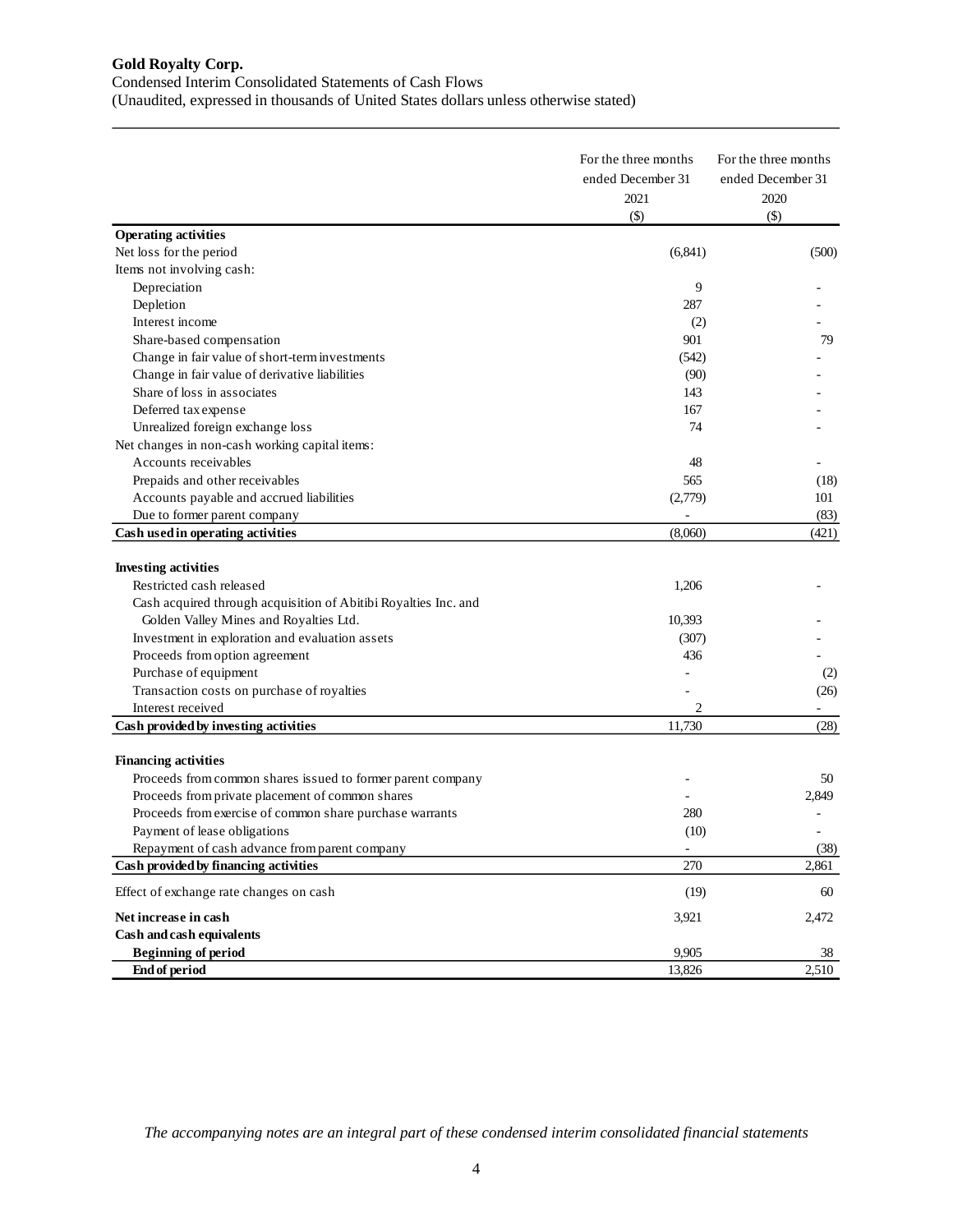Notes to Condensed Interim Consolidated Financial Statements (Unaudited, expressed in United States dollars unless otherwise stated)

## **1. Corporate Information**

Gold Royalty Corp. ("GRC" or "the Company") is a company incorporated in Canada on June 23, 2020 and domiciled in Canada. GRC is principally engaged in acquiring gold-focused royalty and mineral stream interests. The registered office of the Company is located at 1000 Cathedral Place, 925 West Georgia Street, Vancouver, British Columbia, V6C 3L2, Canada. The principal address of the Company is located at 1030 West Georgia Street, Suite 1830, Vancouver, British Columbia, V6E 2Y3, Canada.

The Company was a subsidiary of GoldMining Inc. ("GoldMining") until the Company completed its initial public offering (the "IPO") on March 11, 2021. The Company's common share (the "GRC Shares") and common share purchase warrants are listed on the NYSE American under the symbols "GROY" and "GROY.WS", respectively.

On August 23, 2021, the Company acquired all of the issued and outstanding common shares of Ely Gold Royalties Inc. ("Ely") which has been consolidated from the date of acquisition.

On November 4, 2021, the Company acquired all of the issued and outstanding shares of Golden Valley Mines and Royalties Ltd. ("Golden Valley") and Abitibi Royalties Inc ("Abitibi") which have both been consolidated from the date of acquisition.

## **2. Basis of Preparation and Significant Accounting Policies**

## *2.1 Statement of compliance*

The Company's condensed interim consolidated financial statements have been prepared in accordance with International Financial Reporting Standards, as issued by the International Accounting Standards Board, applicable to the preparation of interim financial statements including International Accounting Standard 34 *Interim Financial Reporting*. The condensed interim consolidated financial statements should be read in conjunction with the Company's annual consolidated financial statements for the year ended September 30, 2021

These condensed interim consolidated financial statements were authorized for issue by the Company's board of directors (the "Board") on February 14, 2022.

### *2.2 Basis of presentation*

The Company's condensed interim consolidated financial statements have been prepared on a historical cost basis except for financial instruments that have been measured at fair value. The Company's condensed interim consolidated financial statements are presented in United States dollars ("U.S. dollar", "\$" or "dollar"). All values are rounded to the nearest thousand except where otherwise indicated.

The accounting policies applied in the preparation of these condensed interim consolidated financial statements are consistent with those applied and disclosed in the Company's annual financial statements for the year ended September 30, 2021. The Company's interim results are not necessarily indicative of its results for a full year.

The consolidated financial statements include the financial statements of Gold Royalty Corp. and its wholly-owned subsidiaries, being Gold Royalty U.S. Corp., Ely Gold Royalties Inc., 1320505 B.C. Ltd., Nevada Select Royalty, Inc., Ren Royalties LLC, VEK Associates, DHI Minerals (U.S.) Ltd, Golden Valley Mines and Royalties Ltd., Abitibi Royalties Inc., Calone Mining Ltd. and Abitibi Royalties (USA) Inc. Subsidiaries are consolidated from the date the Company obtains control, and continue to be consolidated until the date that control ceases. Control is achieved when the Company is exposed to, or has rights to, variable returns from its involvement with the entity and has the ability to affect those returns through its power over the entity.

All inter-company transactions, balances, income and expenses are eliminated through the consolidation process.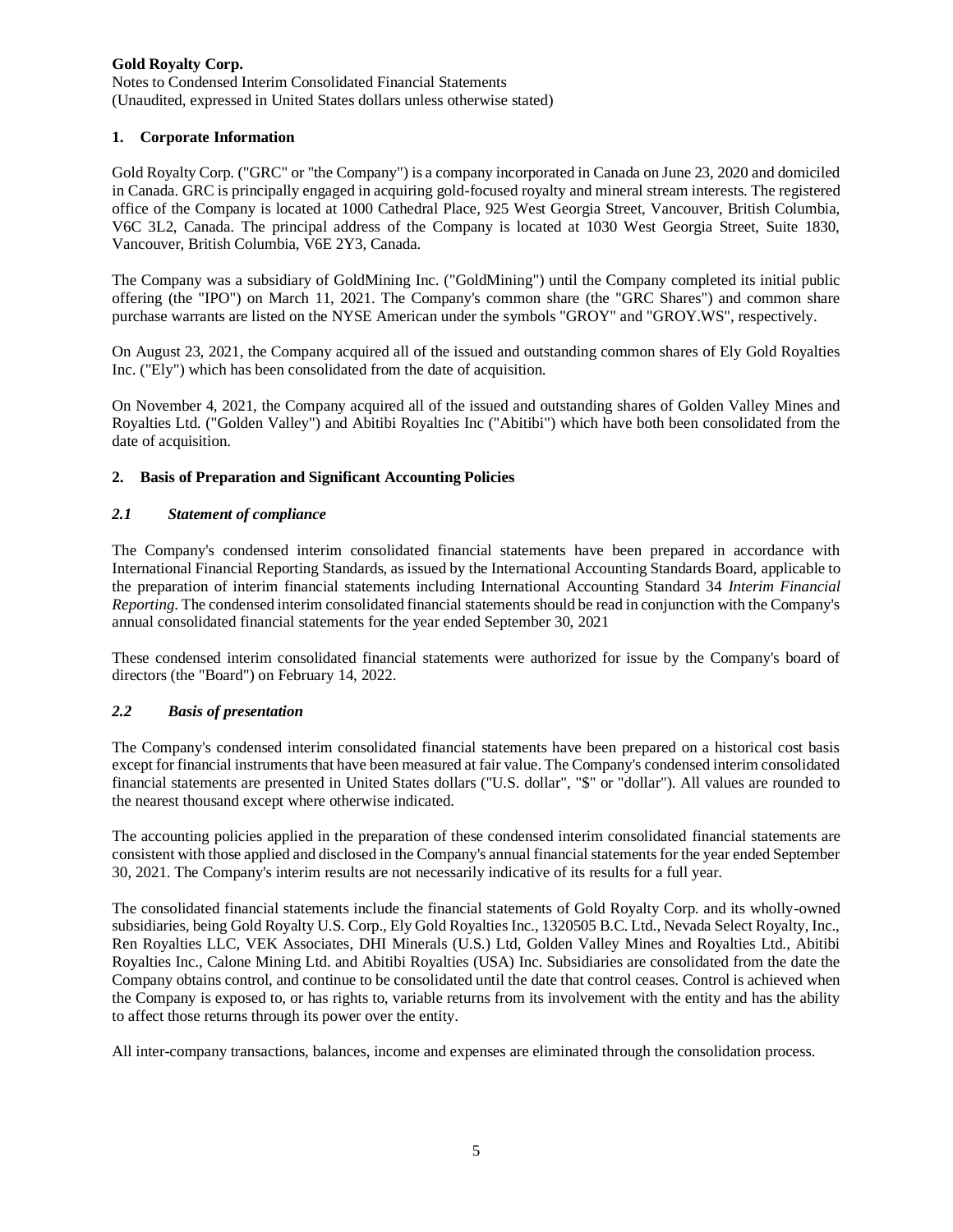Notes to Condensed Interim Consolidated Financial Statements (Unaudited, expressed in United States dollars unless otherwise stated)

## **2. Basis of Preparation and Significant Accounting Policies (continued)**

## *2.3 Basis of consolidation (continued)*

The accounts of all subsidiaries are prepared for the same reporting period as the parent company, using consistent accounting policies. The functional currency of the Company and all of its subsidiaries is the United States dollar. Prior to the completion of the IPO on March 11, 2021, the functional currency of GRC was the Canadian dollar. For the period prior to the change in functional currency, the results of GRC, the parent entity, were translated from Canadian dollars using period end exchange rate as to assets and liabilities and average exchange rates as to income and expenses. All resulting exchange differences were recognized in other comprehensive income (loss).

## **3. Acquisitions of Golden Valley and Abitibi**

On November 5, 2021, the Company completed business combinations with Golden Valley and Abitibi by way of statutory plans of arrangement (the "Arrangements"). Pursuant to the Arrangements, the Company acquired all the issued and outstanding Golden Valley and Abitibi common shares, whereby:

- GRC issued 2.1417 GRC shares to Golden Valley shareholders for each Golden Valley common share; and
- GRC issued 4.6119 GRC shares to Abitibi shareholders for each Abitibi common share.

The total consideration paid by the Company to holders of Golden Valley and Abitibi shares on the closing date consisted of an aggregate of 61,104,200 GRC Shares. Additionally, pursuant to the Golden Valley Arrangement, each of its 1,166,389 options that were outstanding immediately prior to the effective time were exchanged for 2,498,045 options to purchase GRC Shares.

Based on the GRC share price, GRC Shares issued, and the fair value of GRC share options issued in exchange for Golden Valley options, the total consideration for the acquisition was \$305,957. The Company also incurred consulting fees payable to financial advisors of approximately \$3,000. On the closing date, the total amount of cash and marketable securities acquired by the Company was \$34,922. The Company began consolidating the operating results, cash flows and net assets of Golden Valley and Abitibi beginning on November 5, 2021.

On completion of the transaction, the Company acquired royalties, included, among other things:

- Four royalties (1.5% net smelter return ("NSR"), 2% NSR, 3% NSR, 15% Net Profit Interest ("NPI")) on portions of the Canadian Malartic Property; and
- A royalty (2.5% to 4.0% NSR) on Cheechoo, proximate to Newmont Corporation's Éléonore Mine in Québec.

The following table summarizes the fair value of the consideration paid and the preliminary fair values of the assets acquired, and liabilities assumed on the closing date: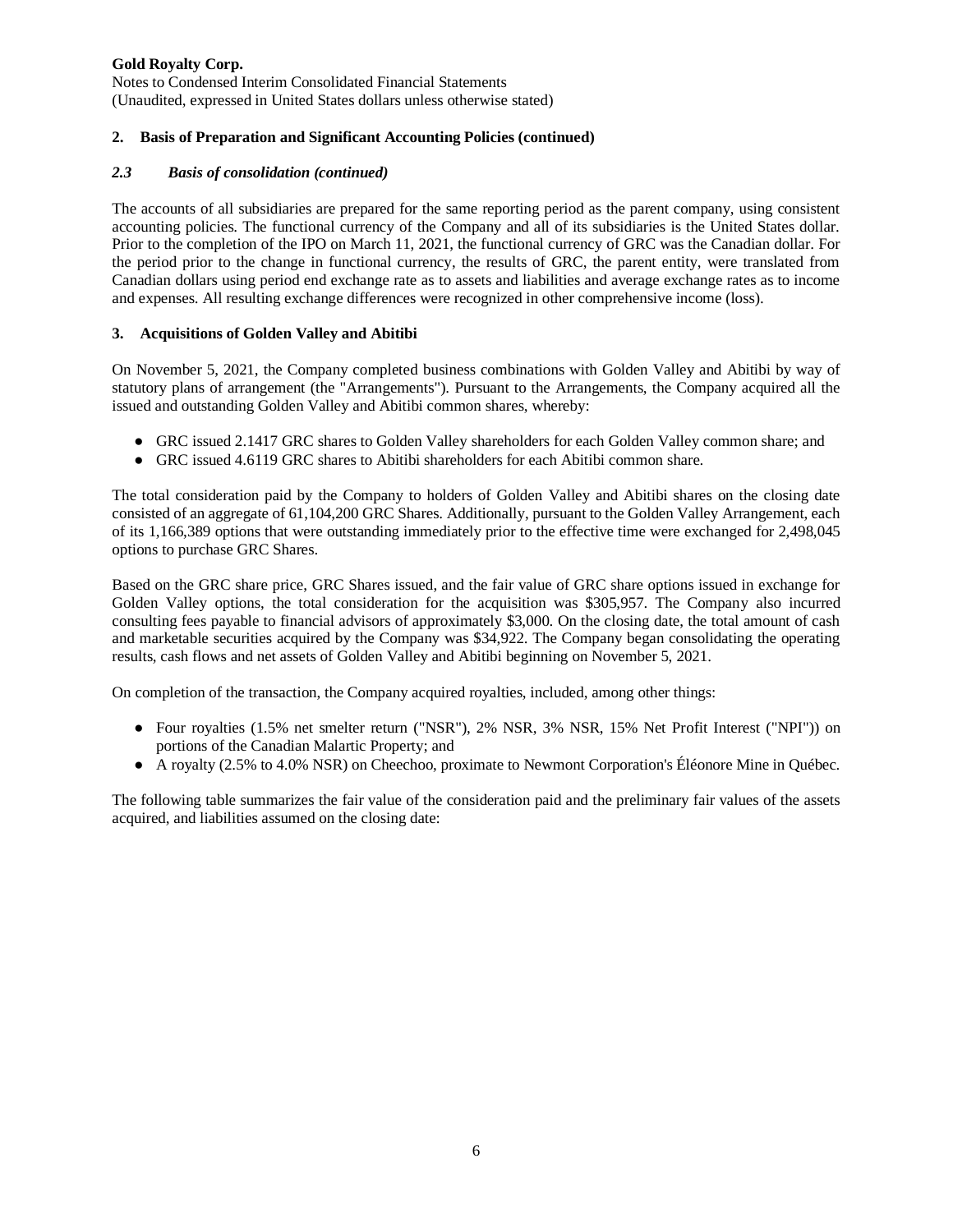#### **3. Acquisitions of Golden Valley and Abitibi (continued)**

|                                                                      | $($ \$    |
|----------------------------------------------------------------------|-----------|
| <b>Consideration paid</b>                                            |           |
| GRC shares issued to Abitibi and Golden Valley shareholders          | 296,966   |
| 1,166,389 Golden Valley share options exchange for GRC share options | 8,991     |
| Total consideration                                                  | 305,957   |
|                                                                      |           |
| <b>Allocation of consideration</b>                                   |           |
| Cash and cash equivalents                                            | 10,393    |
| Restricted cash                                                      | 1,815     |
| Short-term investments                                               | 23,360    |
| Prepaid and other receivables                                        | 2,756     |
| Royalties                                                            | 365,709   |
| Exploration and evaluation assets                                    | 393       |
| Investment in associate                                              | 1,360     |
| Accounts payable and accrued liabilities                             | (5,561)   |
| Derivative liabilities                                               | (691)     |
| Long-term loan                                                       | (48)      |
| Deferred income tax liability                                        | (93, 529) |
| Net assets acquired                                                  | 305,957   |

The fair value of short-term investments and investment in associates was estimated based on quoted market prices. The fair value of derivative liabilities was estimated based on quoted market prices of the put and call option contracts (Note 12). The fair values of producing and development stage royalties were estimated using discounted cash flow models. Expected future cash flows used to estimate the fair value of these royalties are based on estimates of future gold prices, projected future production, estimated quantities of mineral reserves and resources, expected future production costs, and discount rates at the closing date. The fair values of exploration stage royalties were estimated using a market approach based on comparable market transactions. The fair value of receivables and payables are equal to their gross contractual amounts at the closing date. Any changes to the preliminary fair value estimates for these assets will also impact deferred income taxes.

The Company's preliminary purchase accounting was based upon preliminary valuations performed to determine the fair value of the net assets as of the acquisition date and is subject to adjustments for up to one year after the closing date of the acquisition to reflect final valuations. The Company is currently in the process of completing its valuation work related to the estimation of the fair values of royalty interests and exploration and evaluation assets. The final valuations of these assets could have a material impact on the preliminary purchase accounting disclosed above.

During the three months ended December 31, 2021, Golden Valley and Abitibi contributed revenue of \$62 and net profit of \$296 to the Company's financial performance since the date of acquisition.

If the acquisitions had occurred on October 1, 2021, consolidated pro forma revenue and net loss for the three months ended December 31, 2021 would have been \$533 and \$12,308, respectively. The pro forma net loss for the three months ended December 31, 2021 included transaction costs and change of control payments related to the acquisitions of Golden Valley and Abitibi by the Company of approximately \$11,300.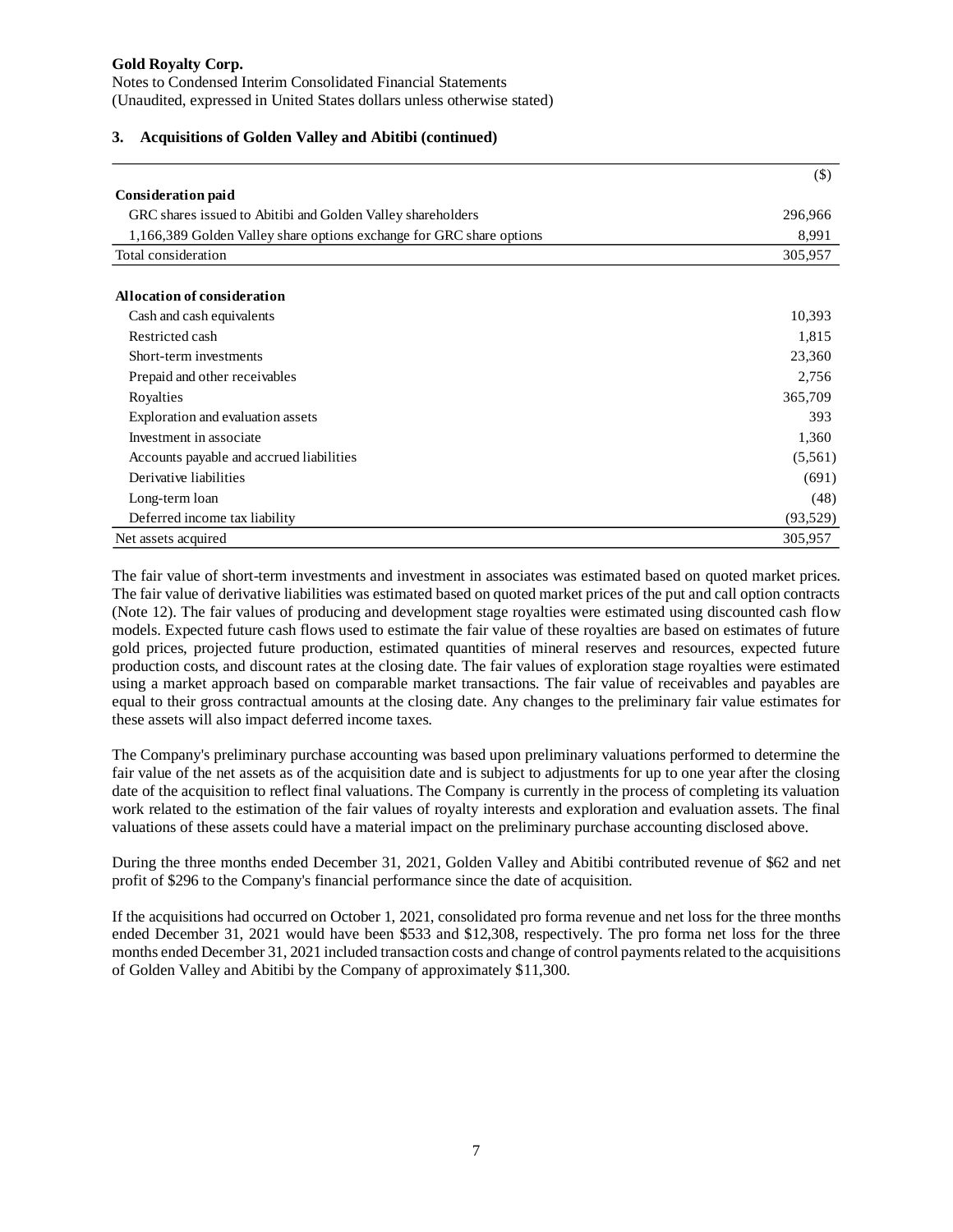Notes to Condensed Interim Consolidated Financial Statements (Unaudited, expressed in United States dollars unless otherwise stated)

#### **4. Cash and cash equivalents**

|                                       | December 31. | September 30, |  |
|---------------------------------------|--------------|---------------|--|
|                                       | 2021         | 2021          |  |
|                                       | (\$)         | (\$           |  |
| Cash and cash equivalents consist of: |              |               |  |
| Cash at bank                          | 10,826       | 5,905         |  |
| Guaranteed Investment Certificates    | 3,000        | 4,000         |  |
|                                       | 13,826       | 9,905         |  |

#### **5. Restricted cash**

Restricted cash of \$609 represents funds held as collateral on put option contracts related to 180,300 shares of Agnico Eagle Mines Limited (Note 12) acquired pursuant to the acquisition of Abitibi (Note 3). The funds will become unrestricted once the put option contracts are exercised, repurchased or expired. Restricted funds of \$1,206 were released in the period subsequent to the acquisition of Abitibi.

#### **6. Short-term investments**

|                                           | $(\$)$ |
|-------------------------------------------|--------|
| <b>Balance at September 30, 2020</b>      |        |
| Acquisition of Ely                        | 1,291  |
| Fair value change due to price change     | (168)  |
| Fair value change due to foreign exchange | (5)    |
| <b>Balance at September 30, 2021</b>      | 1,118  |
| Acquisition of Golden Valley and Abitibi  | 23,360 |
| Addition                                  | 48     |
| Fair value change due to price change     | 542    |
| Fair value change due to foreign exchange | (11)   |
| <b>Balance at December 31, 2021</b>       | 25,057 |

#### **7. Prepaids and other receivables**

|                                | As at December 31, 2021 | As at September 30, 2021 |  |
|--------------------------------|-------------------------|--------------------------|--|
|                                | (S)                     | $(\$)$                   |  |
|                                |                         |                          |  |
| Income tax and GST receivables | 2,569                   | 304                      |  |
| Prepaids                       | 1,705                   | 1,562                    |  |
| Other receivables              | 191                     |                          |  |
|                                | 4,465                   | 1,866                    |  |

The amount of prepaid insurance premiums and marketing expenses was \$421 (2020: \$998) and \$646 (2020: \$417), respectively. A portion of the prepaid marketing fee was satisfied by the issuance of 195,000 common shares of the Company (Note 13).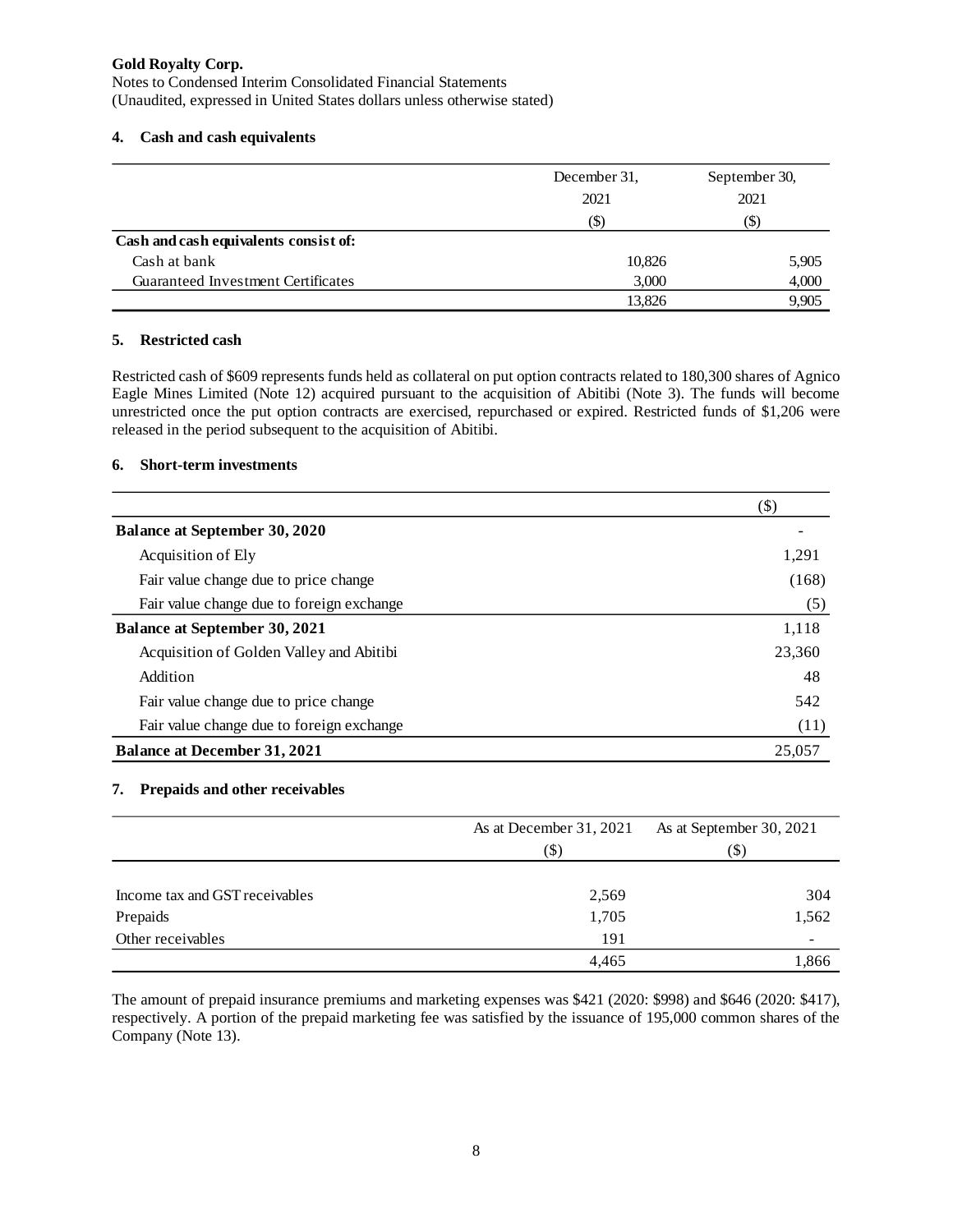Notes to Condensed Interim Consolidated Financial Statements (Unaudited, expressed in United States dollars unless otherwise stated)

## **8. Royalties**

|                                                 | $$\left( \text{\$}\right)$ |
|-------------------------------------------------|----------------------------|
| <b>Balance at September 30, 2020</b>            |                            |
| <b>Additions</b>                                | 25,445                     |
| Acquisition of Ely                              | 231,173                    |
| Depletion                                       | (164)                      |
| Functional currency translation                 | 379                        |
| <b>Balance at September 30, 2021</b>            | 256,833                    |
| Acquisition of Golden Valley & Abitibi (Note 3) | 365,709                    |
| Depletion                                       | (251)                      |
| <b>Balance at December 31, 2021</b>             | 622.291                    |

|                                 |                | Cost      |         |                          | <b>Accumulated Depletion</b> |                | Carrying      |
|---------------------------------|----------------|-----------|---------|--------------------------|------------------------------|----------------|---------------|
|                                 | Opening        | Additions | Ending  | Opening                  | Depletion                    | Ending         | <b>Amount</b> |
| December 31, 2021               | $($)$          | $($)$     | $($)$   | $($ \$                   | $($)$                        | $($)$          | $($ \$        |
|                                 |                |           |         |                          |                              |                |               |
| <b>Depletable Royalties</b>     |                |           |         |                          |                              |                |               |
| Isabella Pearl                  | 2,821          |           | 2,821   | 6                        | 26                           | 32             | 2,789         |
| Jerritt Canyon                  | 8,921          |           | 8,921   | 74                       | 191                          | 265            | 8,656         |
| Malartic (in production)        | $\overline{a}$ | 276,045   | 276,045 |                          | 34                           | 34             | 276,011       |
| Marigold                        | 1,261          |           | 1,261   | 84                       |                              | 84             | 1,177         |
| <b>Subtotal</b>                 | 13,003         | 276,045   | 289,048 | 164                      | 251                          | 415            | 288,633       |
|                                 |                |           |         |                          |                              |                |               |
| <b>Non-depletable Royalties</b> |                |           |         |                          |                              |                |               |
| Beaufor                         | 1,235          |           | 1,235   |                          |                              |                | 1,235         |
| Cheechoo                        |                | 12,640    | 12,640  |                          |                              |                | 12,640        |
| Croinor                         | 5,330          |           | 5,330   |                          |                              |                | 5,330         |
| Fenelon                         | 41,553         |           | 41,553  |                          |                              |                | 41,553        |
| <b>Gold Rock</b>                | 3,275          |           | 3,275   |                          |                              |                | 3,275         |
| Hog Ranch                       | 12,879         |           | 12,879  |                          |                              |                | 12,879        |
| Lincoln Hill                    | 5,289          |           | 5,289   |                          |                              |                | 5,289         |
| Malartic (in development)       |                | 55,198    | 55,198  |                          |                              | $\overline{a}$ | 55,198        |
| McKenzie Break                  | 4,010          |           | 4,010   |                          |                              |                | 4,010         |
| New Alger                       |                | 21,826    | 21,826  |                          |                              |                | 21,826        |
| Railroad-Pinion                 | 3,032          |           | 3,032   |                          |                              |                | 3,032         |
| Rawhide                         | 3,821          |           | 3,821   |                          |                              |                | 3,821         |
| REN (Net Profit Interest)       | 21,017         |           | 21,017  |                          |                              |                | 21,017        |
| REN (Net Smelter Return)        | 42,365         |           | 42,365  |                          |                              |                | 42,365        |
| São Jorge                       | 2,274          |           | 2,274   |                          |                              |                | 2,274         |
| Titiribi                        | 3,010          |           | 3,010   |                          |                              |                | 3,010         |
| Whistler                        | 2,575          |           | 2,575   |                          |                              |                | 2,575         |
| Yellowknife                     | 1,870          |           | 1,870   |                          |                              |                | 1,870         |
| Others                          | 90,459         |           | 90,459  |                          |                              |                | 90,459        |
| <b>Subtotal</b>                 | 243,994        | 89,664    | 333,658 | $\overline{\phantom{a}}$ |                              |                | 333,658       |
| <b>Total</b>                    | 256,997        | 365,709   | 622,706 | 164                      | 251                          | 415            | 622,291       |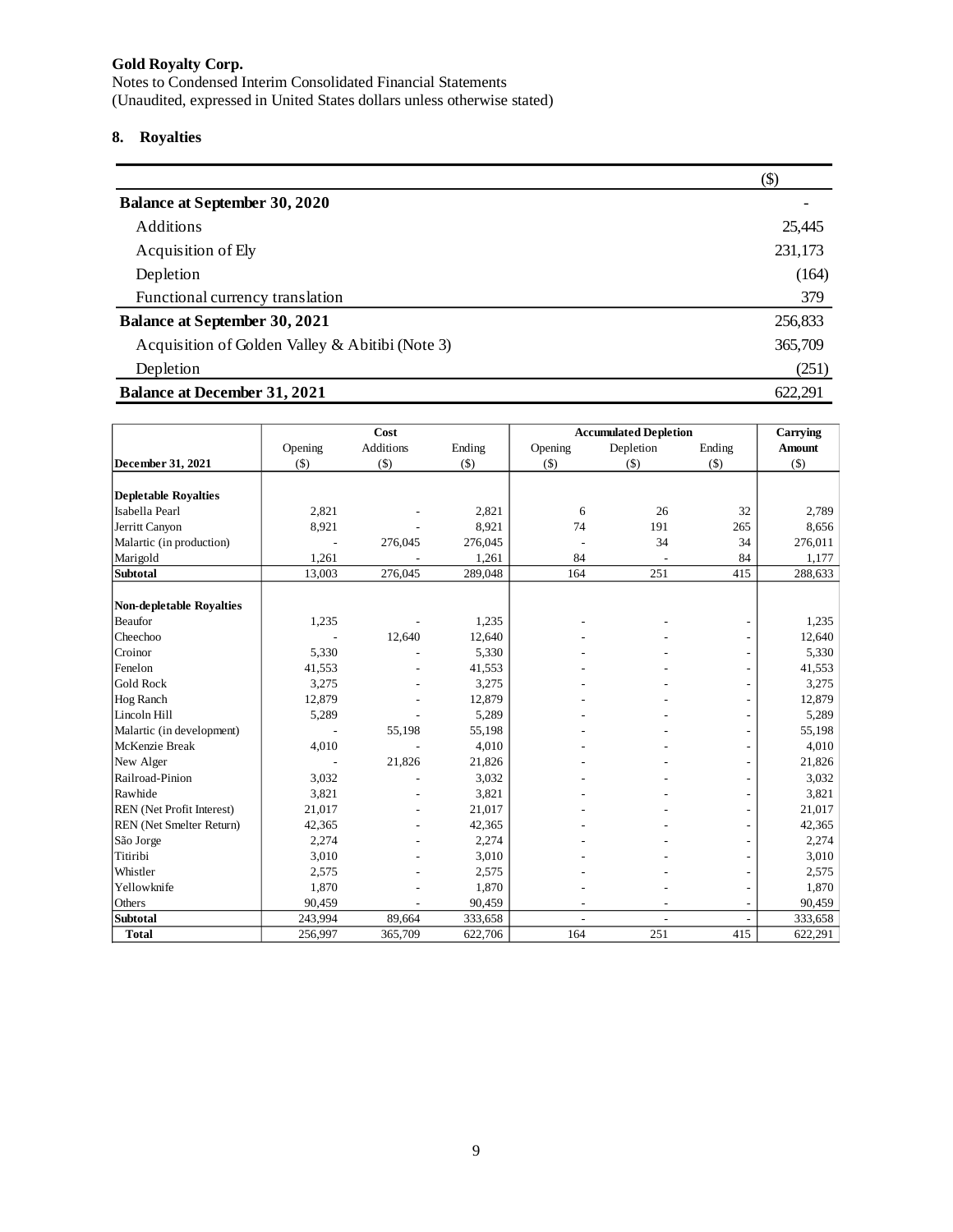Notes to Condensed Interim Consolidated Financial Statements (Unaudited, expressed in United States dollars unless otherwise stated)

## **8. Royalties (continued)**

The following is a summary of selected royalties own by the Company as of December 31, 2021:

| <b>Asset</b>                                              | <b>Interest</b>         | <b>Jurisdiction</b> |
|-----------------------------------------------------------|-------------------------|---------------------|
| <b>Producing</b>                                          |                         |                     |
| Canadian Malartic Property (open pit) <sup>(1)</sup>      | 3.0% NSR                | Québec, Canada      |
|                                                           | 0.5% NSR                |                     |
|                                                           | Per Ton Royalty ("PTR") |                     |
| Jerritt Canyon Mine                                       | (sliding scale)         | Nevada, USA         |
| Marigold Mine <sup>(1)</sup>                              | 0.75% NSR               | Nevada, USA         |
| <b>Rawhide Mine</b>                                       | 15% NPI                 | Nevada, USA         |
|                                                           | 0.375% Gross Revenue    |                     |
| Isabella Pearl Mine                                       | Royalty                 | Nevada, USA         |
| <b>Key Developing</b>                                     |                         |                     |
| Railroad-Pinion Project <sup>(1)</sup>                    | $0.44\%$ NSR            | Nevada, USA         |
|                                                           | 1.0% NSR                |                     |
| <b>Beaufor Project</b>                                    | <b>PTR</b> (C\$2.50)    | Québec, Canada      |
| Lincoln Hill Project                                      | 2.0% NSR                | Nevada, USA         |
| <b>Rodeo Creek</b>                                        | 2.0% NSR                | Nevada, USA         |
|                                                           | 1.5% NSR                |                     |
| <b>REN</b> Project                                        | 3.5% NPI                | Nevada, USA         |
| <b>Gold Rock Project</b>                                  | 0.5% NSR                | Nevada, USA         |
| Odyssey Project <sup><math>(1)</math></sup> (underground) | 3.0% NSR                | Québec, Canada      |
| São Jorge Project                                         | 1.0% NSR                | <b>Brazil</b>       |
| La Mina Project                                           | 2.0% NSR                | Colombia            |
| Fenelon Gold Property                                     | 2.0% NSR                | Québec, Canada      |
| Hog Ranch Project                                         | 2.25% NSR               | Nevada, USA         |
| Cheechoo Project                                          | 2.5% to 4.0% NSR        | Québec, Canada      |
| Croinor Gold Project                                      | 2.5% NSR                | Québec, Canada      |
| McKenzie Break                                            | 2.5% NSR                | Québec, Canada      |
| Swanson                                                   | 2.5% NSR                | Québec, Canada      |
| Tonopah West                                              | 3.0% NSR                | Nevada, USA         |
| <b>Whistler Project</b>                                   | 1.0% NSR                | Alaska, USA         |

Note:

(1) Royalty applies to only a portion of the property.

## **9. Exploration and evaluation assets**

|                                                   | $(\$)$ |
|---------------------------------------------------|--------|
| <b>Balance at September 30, 2020</b>              |        |
| Acquisition of Ely                                | 7,692  |
| Addition                                          | 50     |
| Option payments received                          | (30)   |
| <b>Balance at September 30, 2021</b>              | 7,712  |
| Acquisition of Golden Valley and Abitibi (Note 3) | 393    |
| <b>Additions</b>                                  | 307    |
| Depletion                                         | (36)   |
| Receipt of shares as option payments              | (49)   |
| Option payments received                          | (436)  |
| <b>Balance at December 31, 2021</b>               | 7,891  |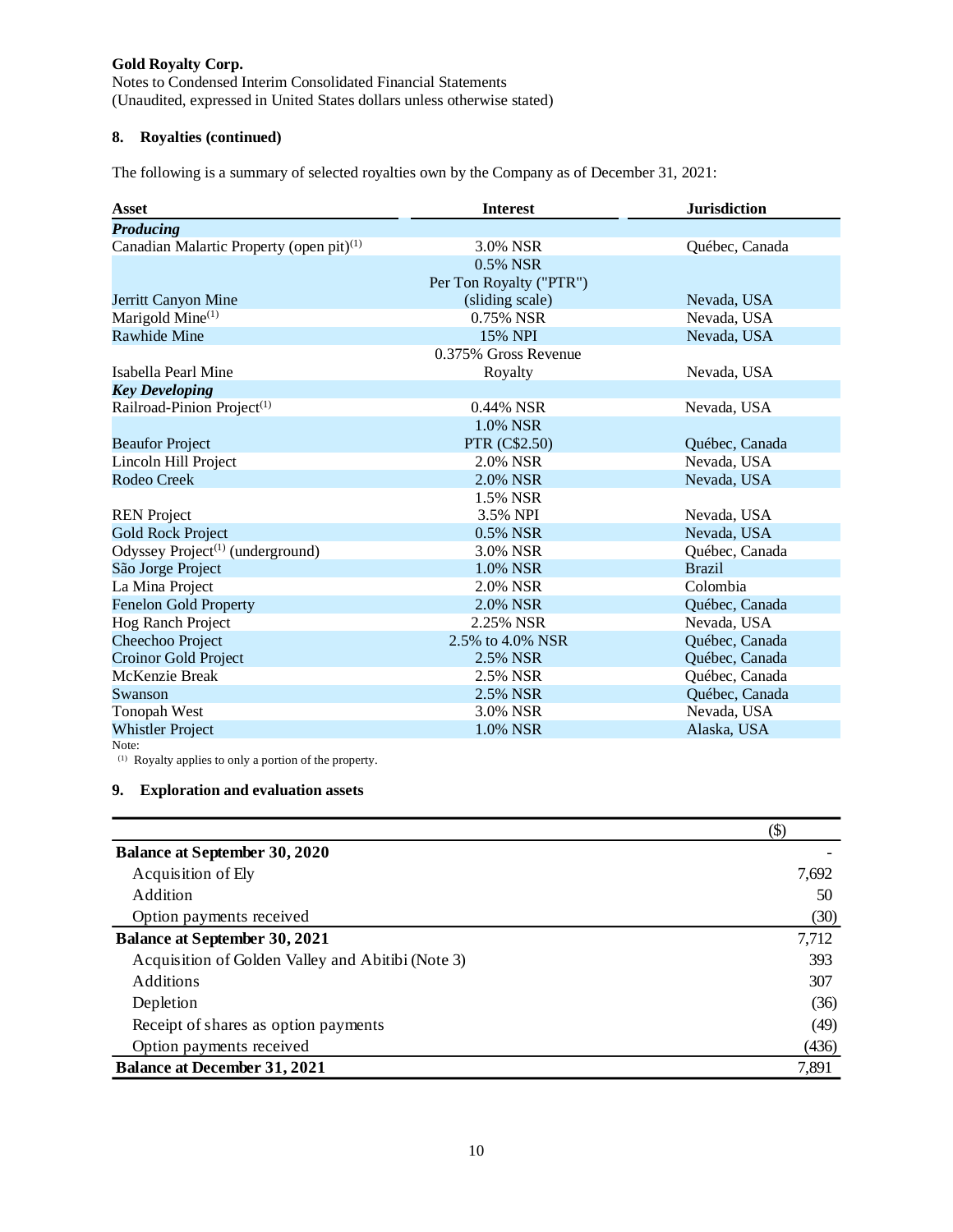Notes to Condensed Interim Consolidated Financial Statements (Unaudited, expressed in United States dollars unless otherwise stated)

### **9. Exploration and evaluation assets (continued)**

Mineral properties in the exploration and evaluation stage were acquired as part of the Company's acquisitions of Ely, Golden Valley and Abitibi. Fixed option payments were received during the periods in relation to certain exploration and evaluation assets.

### **10. Long-term investment**

As at December 31, 2021, long-term investment includes a \$1,587 (C\$2 million) investment for a 12.5% equity interest in Prospector Royalty Corp. ("PRC"). PRC is a private company that provides the Company preferred access to a proprietary, extensive and digitized royalty database. In conjunction with the investment, the Company has entered into a royalty referral arrangement with PRC, which will provide the Company with the opportunity to acquire certain royalties identified by PRC.

#### **11. Investment in associate**

The Company acquired 25,687,444 common shares, a 36.75% interest in Val-d'Or Mining Corporation as part of the acquisition of Golden Valley. The following table summarizes the changes to investment in associates for the period from November 5, 2021 to December 31, 2021:

|                                       | (\$   |
|---------------------------------------|-------|
| <b>Balance at September 30, 2021</b>  |       |
| Acquisition of Golden Valley (Note 3) | 1,360 |
| Share of loss in associate            | (143) |
| <b>Balance at December 31, 2021</b>   | 1.217 |

#### **12. Derivative liabilities**

The Company acquired put and call options on certain short-term investments as part of the acquisition of Abitibi. These put and call options are classified as derivative liabilities in accordance with IAS 32 *Financial Instruments: Presentation*. At each reporting date, the change in fair value is recognized in the consolidated statements of comprehensive loss. On the closing of the business combination, the fair value of these put and call options was \$691. For the period ended December 31, 2021, the fair value gain of \$164 is recorded in change in fair value of derivative liabilities in the condensed consolidated statements of comprehensive loss.

As at December 31, 2021, each of the 8,849,251 warrants to purchase common shares of Ely (an "Ely Warrant") that were outstanding represent the right to acquire, on valid exercise thereof (include payment of the applicable exercise price), 0.2450 of a GRC Share plus C\$0.0001. The Ely Warrants were classified as derivative liabilities in accordance with IAS 32 *Financial Instruments: Presentation* as they are denominated in Canadian dollars, which differs from the Company's functional currency. The fair value of such Ely Warrants is remeasured on the reporting date and the change in fair value is recognized in the condensed consolidated statements of comprehensive loss.

As at December 31, 2021, the fair value of the Ely Warrants has been estimated based on the Black-Scholes option pricing model using the following weighted average assumptions: risk-free interest rate of 0.95%, expected life of the Ely Warrant of 1.39 years, expected volatility of 39%, expected dividend yield of 0% and estimated forfeiture rate of 0%. The Company recorded a fair value loss on the warrant derivative liabilities of \$74 in change in fair value of derivative liabilities in the condensed consolidated statements of comprehensive loss.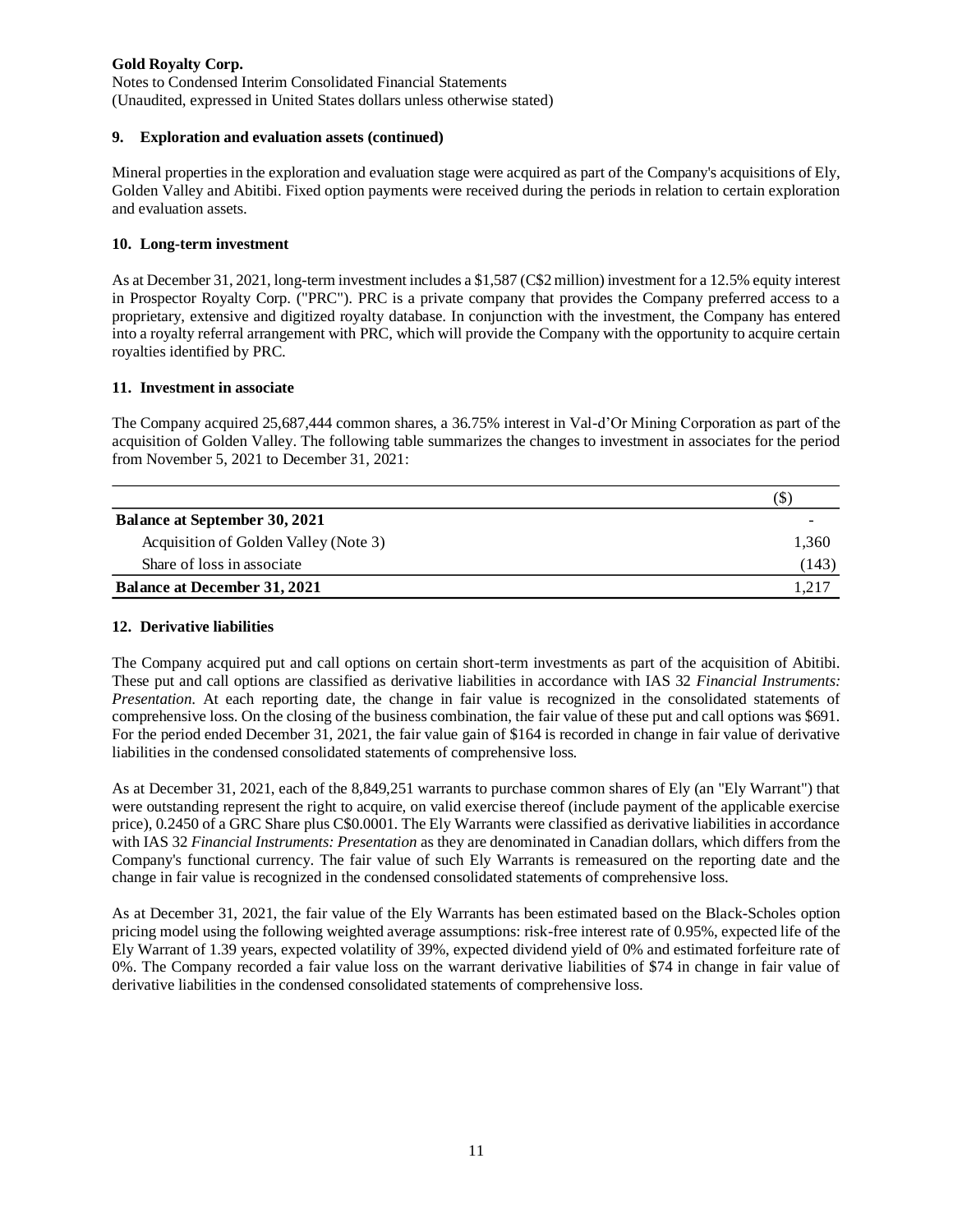Notes to Condensed Interim Consolidated Financial Statements (Unaudited, expressed in United States dollars unless otherwise stated)

## **12. Derivative liabilities (continued)**

The movement in derivative liabilities is as follows:

|                                        | (S)   |
|----------------------------------------|-------|
| <b>Balance at September 30, 2020</b>   |       |
| Acquisition of Ely                     | 3,038 |
| Change in fair value during the period | 1,511 |
| <b>Balance at September 30, 2021</b>   | 4,549 |
| Acquisition of Abitibi (Note 3)        | 691   |
| Exercise of Ely warrants               | (123) |
| Change in fair value during the period | (90)  |
| <b>Balance at December 31, 2021</b>    | 5,027 |

### **13. Issued Capital**

#### *13.1 Common Shares*

The authorized share capital of the Company consists of an unlimited number of common shares and an unlimited number of preferred shares issuable in series without par value.

On April 19, 2021, the Company entered into an agreement with a service provider for the provision of digital marketing and advertising services. The total fee was paid in cash and 75,000 common shares of the Company with a fair value of \$4.60 per share. The Company amortized the prepaid service fee over the term of the agreement and recognized \$86 as share-based compensation expense for the three months ended December 31, 2021.

On September 6, 2021, the Company completed its acquisitions of Golden Valley and Abitibi by issuing an aggregate of 61,104,200 GRC Shares with a fair value of \$296,966 (Note 3).

On October 12, 2021, the Company issued 120,000 GRC Shares to Blender Media Inc. ("Blender") as compensation for the expanded scope of digital marketing services to be provided by Blender for a contract term ending on June 27, 2022 (Note 16). \$209 was recognised as share-based compensation expense for the three months ended December 31, 2021.

During the three months ended December 31, 2021, the Company issued 164,692 GRC Shares in exchange for the exercise of 672,213 Ely Warrants and received gross proceeds of \$530.

### *13.2 Restricted Shares*

On October 19, 2020, the Company issued 1,500,000 restricted shares (the "Restricted Shares") to certain officers and directors of the Company and GoldMining, the terms of which were subsequently amended on January 10, 2021. The Restricted Shares are subject to restrictions that, among other things, prohibit the transfer thereof until certain performance conditions are met. In addition, if such conditions are not met within applicable periods, the restricted shares will be deemed forfeited and surrendered by the holder thereof to the Company without the requirement of any further consideration. The performance conditions are as follows:

- (1) with respect to one-third of the Restricted Shares awarded to the holder, if the Company's initial public offering or any liquidity event (being any liquidation, dissolution or winding-up of the Company or distribution of all or substantially all of the Company's assets among shareholders or a change of control transaction) occurs that values the Company at a minimum of \$50,000,000 (condition met);
- (2) with respect to one-third of the Restricted Shares awarded to the holder, if the Company receives \$1,000,000 of royalty payments under any of the Company's royalty interests prior to October 19, 2023 (condition partially met); and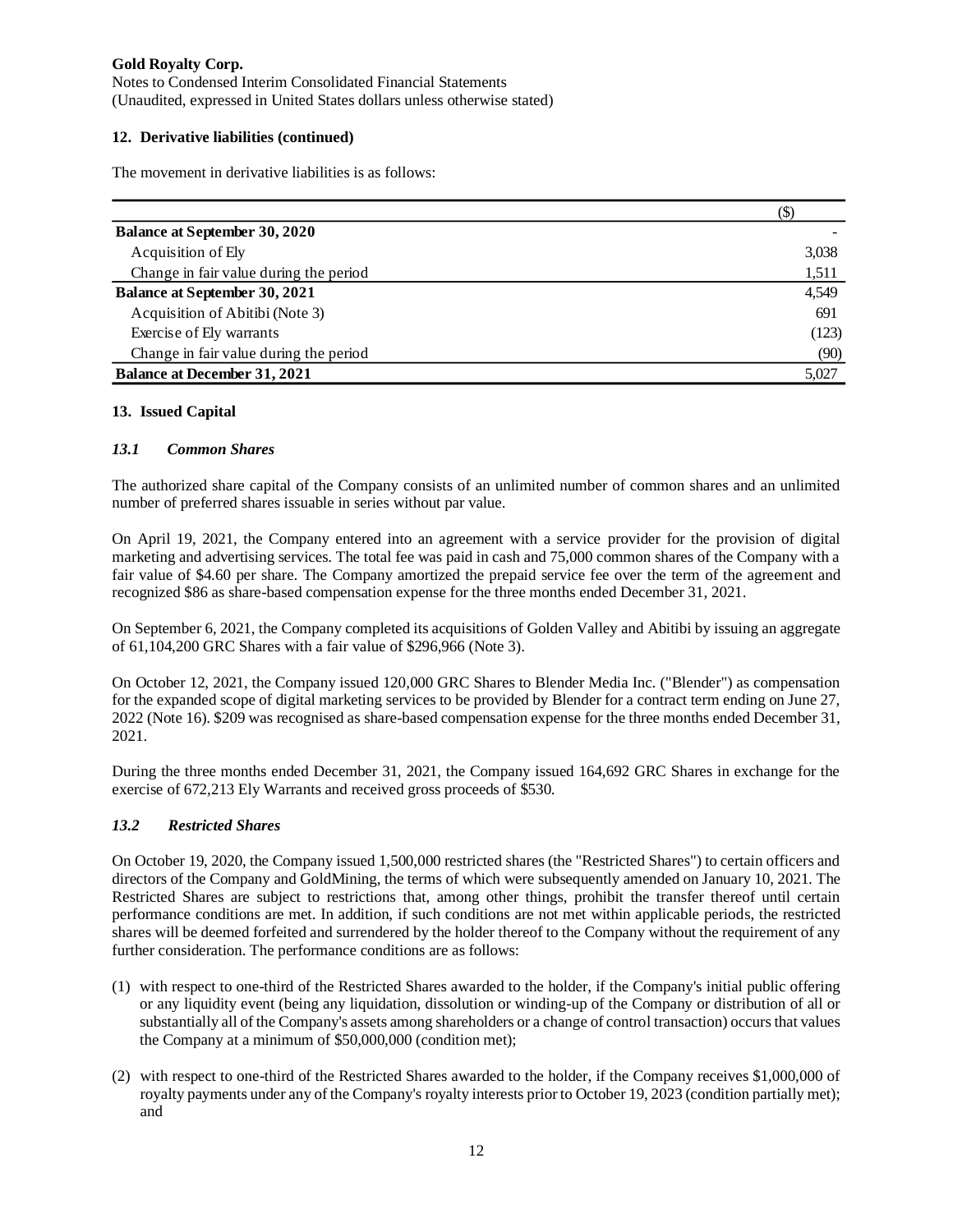Notes to Condensed Interim Consolidated Financial Statements (Unaudited, expressed in United States dollars unless otherwise stated)

#### **13. Issued Capital (continued)**

#### *13.2 Restricted Shares*

(3) with respect to one-third of the Restricted Shares awarded to the holder, if the holder continues to be a director, officer, employee or consultant of the Company or an entity that is under common control with the Company for a period of one year after the initial public offering is completed (condition partially met).

During the three months ended December 2021 and 2020, the Company recognized share-based compensation expense of \$160 and \$71 respectively related to the Restricted Shares.

#### *13.3 Reserves*

The following outlines the movements of the Company's common share purchase warrants and share options:

|                                                                               | Warrants | <b>Share Options</b> | Total  |
|-------------------------------------------------------------------------------|----------|----------------------|--------|
|                                                                               | $(\$)$   | (S)                  | $(\$)$ |
| <b>Balance at December 31, 2020</b>                                           |          | 7                    |        |
| Initial public offering:                                                      |          |                      |        |
| Common share purchase warrants issued to for cash                             | 7.045    |                      | 7.045  |
| Underwriters' fees and issuance costs                                         | (416)    |                      | (416)  |
| Ely Warrants recognized in equity                                             | 2.603    |                      | 2,603  |
| <b>Exercise of Ely Warrants</b>                                               | (27)     |                      | (27)   |
| Share-based compensation - share options                                      |          | 2.192                | 2,192  |
| <b>Balance at September 30, 2021</b>                                          | 9,205    | 2,199                | 11,404 |
| <b>Exercise of Ely Warrants</b>                                               | (230)    |                      | (230)  |
| Share options in exchange of options of Golden Valley Mine and Royalties Ltd. |          | 8.991                | 8.991  |
| Share-based compensation - share options                                      |          | 446                  | 446    |
| <b>Balance at December 31, 2021</b>                                           | 8.975    | 11.636               | 20.611 |

#### *Common Share Purchase Warrants*

During the year ended September 30, 2021, the Company issued 10,350,000 common share purchase warrants at an exercise price of \$7.50 per share. The number of common share purchase warrants outstanding as at December 31, 2021 was 10,350,000 warrants at an exercise price of \$7.50 per share and with a weighted average remaining contractual life of 2.19 years.

As at December 31, 2021, there were 15,212,940 Ely Warrants outstanding which are exercisable into 3,727,170 GRC Shares based on a 0.245 exchange ratio. The Ely Warrants have a weighted average exercise price of C\$4.21 per GRC Share and with a weighted average remaining contractual life of 1.58 years.

#### *Share Options*

The Company adopted a long-term incentive plan (the "LTIP") which provides that the Board of Directors may, from time to time, in its discretion, grant awards of restricted share units, performance share units, deferred share units and share options to directors, officers, employees and consultants. The aggregate number of common shares issuable under the LTIP in respect of awards shall not exceed 10% of the common shares issued and outstanding.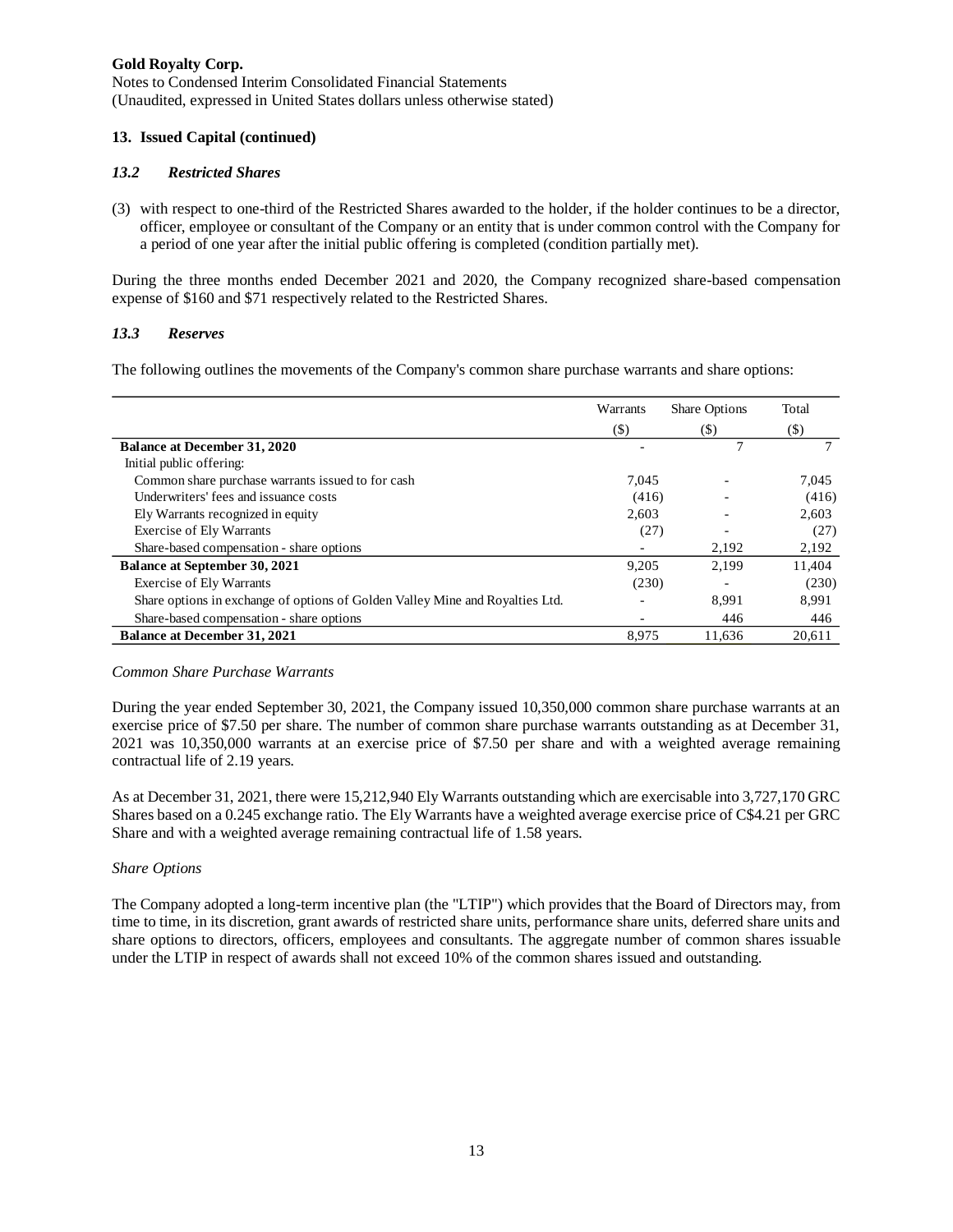Notes to Condensed Interim Consolidated Financial Statements (Unaudited, expressed in United States dollars unless otherwise stated)

## **13. Issued Capital (continued)**

## *13.3 Reserves (continued)*

*Share Options (continued)*

The following outlines movements of the Company's share options:

|                                                                   |           | Weighted average<br>exercise price per |  |
|-------------------------------------------------------------------|-----------|----------------------------------------|--|
|                                                                   | Number of | share                                  |  |
|                                                                   | options   | (S)                                    |  |
| <b>Balance at September 30,</b>                                   | 3,016,200 | 4.97                                   |  |
| Golden Valley share options exchange for GRC share options (Note) | 2,498,045 | 1.32                                   |  |
| <b>Balance at December 31, 2021</b>                               | 5,514,245 | 3.32                                   |  |

A summary of share options outstanding and exercisable as at December 31, 2021, are as follows:

|                          | <b>Options Outstanding</b>       |                                                           |                                                              | <b>Options Exercisable</b>       |                                                              |                                                                 |
|--------------------------|----------------------------------|-----------------------------------------------------------|--------------------------------------------------------------|----------------------------------|--------------------------------------------------------------|-----------------------------------------------------------------|
| Exercise price<br>$(\$)$ | Number of options<br>outstanding | Weighted average<br>exercise price per<br>share<br>$(\$)$ | Weighted average<br>remaining<br>contractual life<br>(years) | Number of options<br>exercisable | Weighted<br>average<br>exercise price<br>per share<br>$($ \$ | Weighted<br>average<br>remaining<br>contractual life<br>(years) |
| 1.04                     | 475,457                          | 0.09                                                      | 0.13                                                         | 475,457                          | 0.12                                                         | 0.18                                                            |
| 1.28                     | 62.108                           | 0.01                                                      | 0.03                                                         | 62,108                           | 0.02                                                         | 0.04                                                            |
| 1.32                     | 1,749,583                        | 0.42                                                      | 1.51                                                         | 1,749,583                        | 0.58                                                         | 2.10                                                            |
| 1.88                     | 163.781                          | 0.06                                                      | 0.09                                                         | 163.781                          | 0.08                                                         | 0.13                                                            |
| 2.55                     | 47.116                           | 0.02                                                      | 0.03                                                         | 47.116                           | 0.03                                                         | 0.04                                                            |
| 4.78                     | 305,000                          | 0.26                                                      | 0.24                                                         | 152,500                          | 0.18                                                         | 0.17                                                            |
| 4.85                     | 206,200                          | 0.18                                                      | 0.17                                                         | 51.550                           | 0.06                                                         | 0.06                                                            |
| 5.00                     | 2,505,000                        | 2.27                                                      | 1.90                                                         | 1,252,500                        | 1.58                                                         | 1.33                                                            |
|                          | 5,514,245                        | 3.32                                                      | 4.10                                                         | 3.954.595                        | 2.67                                                         | 4.05                                                            |

The fair value of GRC share options recognized as share-based compensation expense during the three months ended December 31, 2021 and 2020, was \$446 and \$nil, respectively, using the Black-Scholes option pricing model.

### **14. Financial Instruments**

The Company's financial assets consist of cash and cash equivalents, restricted cash, short-term and long-term investments, accounts receivable, accounts payable and accrued liabilities, lease obligation and derivative liabilities.

The Company uses the following hierarchy for determining and disclosing fair value of financial instruments:

- Level 1: quoted (unadjusted) prices in active markets for identical assets or liabilities.
- Level 2: other techniques for which all inputs have a significant effect on the recorded fair value which are observable, either directly or indirectly.
- Level 3: techniques which use inputs that have a significant effect on the recorded fair value that are not based on observable market data.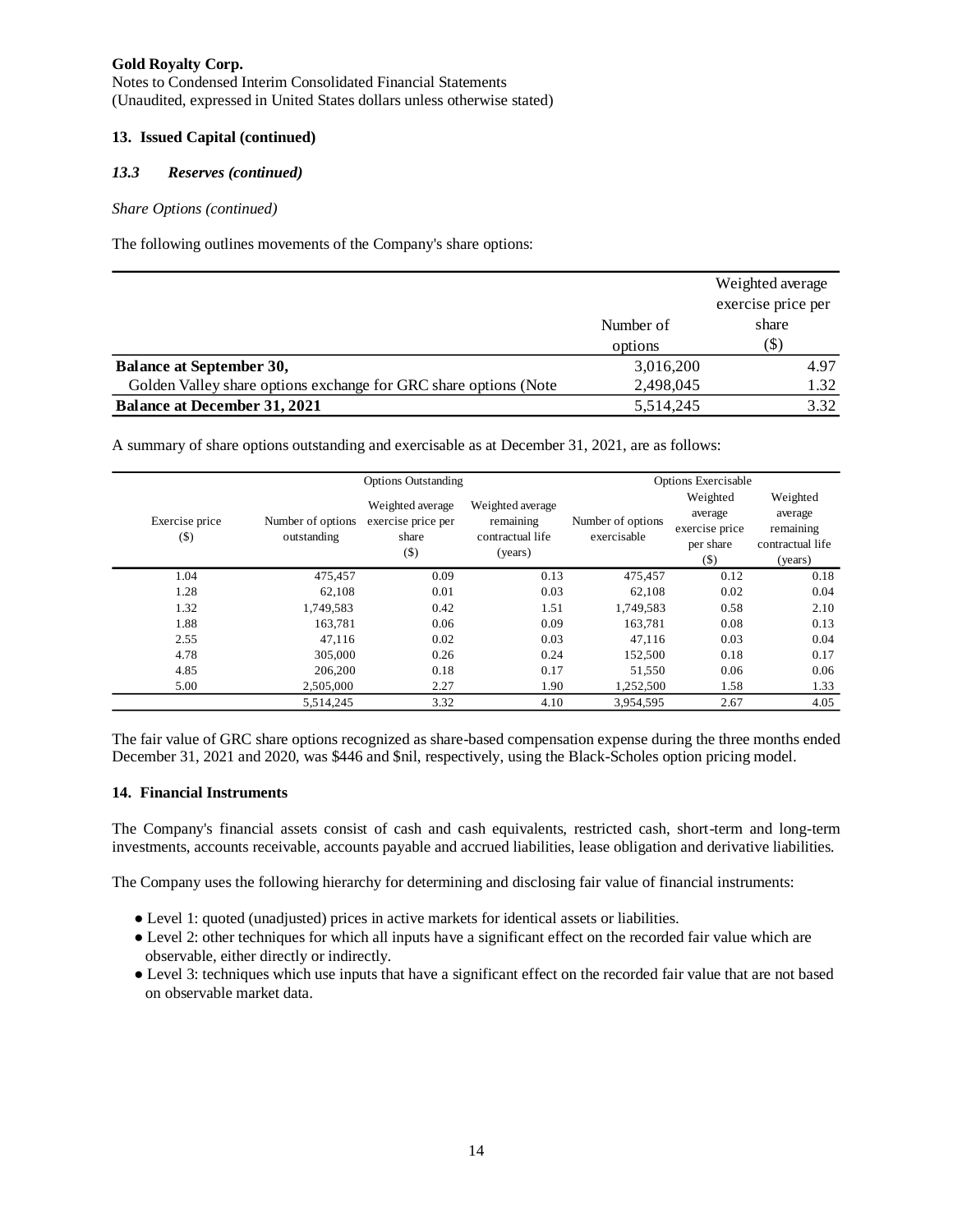Notes to Condensed Interim Consolidated Financial Statements (Unaudited, expressed in United States dollars unless otherwise stated)

## **14. Financial Instruments (Continued)**

The Company's short and long-term investments are initially recorded at fair value and subsequently revalued to their fair market value at each period end based on inputs such as equity prices. The Company's short-term investments are measured at fair value on a recurring basis and classified as level 1 within the fair value hierarchy. The fair value of short-term investments is based on the quoted market price of the short-term investments. The fair value of the longterm investment is classified as Level 3 and measured based on data such as the price paid by arm's length parties in a recent transaction. The fair value of the derivative liabilities related to Ely Warrants is determined using the Black-Scholes valuation model. The significant inputs used in this model are readily available in public markets and therefore have been classified as Level 2. Inputs used in the Black-Scholes model for derivative liabilities include risk-free interest rate, volatility, and dividend yield. The fair value of the derivative liabilities related to the put and call option contracts is based on the quoted market price of these contracts.

The fair value of the Company's other financial instruments, which include cash and cash equivalents, restricted cash, accounts receivable, and accounts payable and accrued liabilities approximate their carrying values due to their short term to maturity.

### *14.1 Financial risk management objectives and policies*

The financial risk arising from the Company's operations are credit risk, liquidity risk, currency risk and equity price risk. These risks arise from the normal course of operations and all transactions undertaken are to support the Company's ability to continue as a going concern. The risks associated with financial instruments and the policies on how the Company mitigates these risks are set out below. Management manages and monitors these exposures to ensure appropriate measures are implemented in a timely and effective manner.

## *14.2 Credit risk*

Credit risk is the risk of an unexpected loss if a customer or third-party to a financial instrument fails to meet its contractual obligations. Credit risk for the Company is primarily associated with the Company's bank balances and accounts receivable. The Company mitigates credit risk associated with its bank balance by holding cash with large, reputable financial institutions. The Company's maximum exposure to credit risk is equivalent to the carrying value of its cash and cash equivalents, restricted cash and accounts receivable.

## *14.3 Liquidity risk*

Liquidity risk is the risk that the Company will not be able to settle or manage its obligations associated with financial liabilities. To manage liquidity risk, the Company closely monitors its liquidity position and ensures it has adequate sources of funding to finance its projects and operations. The Company's working capital (current assets less current liabilities) as at December 31, 2021 was \$34,603 compared to \$6,380 as at September 30, 2021. The Company's accounts payable and accrued liabilities are expected to be realized or settled, respectively, within a one-year period.

The Company's future profitability will be dependent on the royalty income to be received from mine operators. Royalties are based on a percentage of the minerals or the products produced, or revenue or profits generated from the property which is typically dependent on the prices of the minerals the property operators are able to realize. Mineral prices are affected by numerous factors such as interest rates, exchange rates, inflation or deflation and global and regional supply and demand. The Company has the required liquidity to meet its obligations and to finance its planned activities.

## *14.4 Currency risk*

The Company is exposed to foreign exchange risk when the Company undertakes transactions and holds assets and liabilities in currencies other than its functional currency. The Company currently does not engage in foreign exchange currency hedging. The currency risk on the Company's cash and cash equivalents and restricted cash are minimal.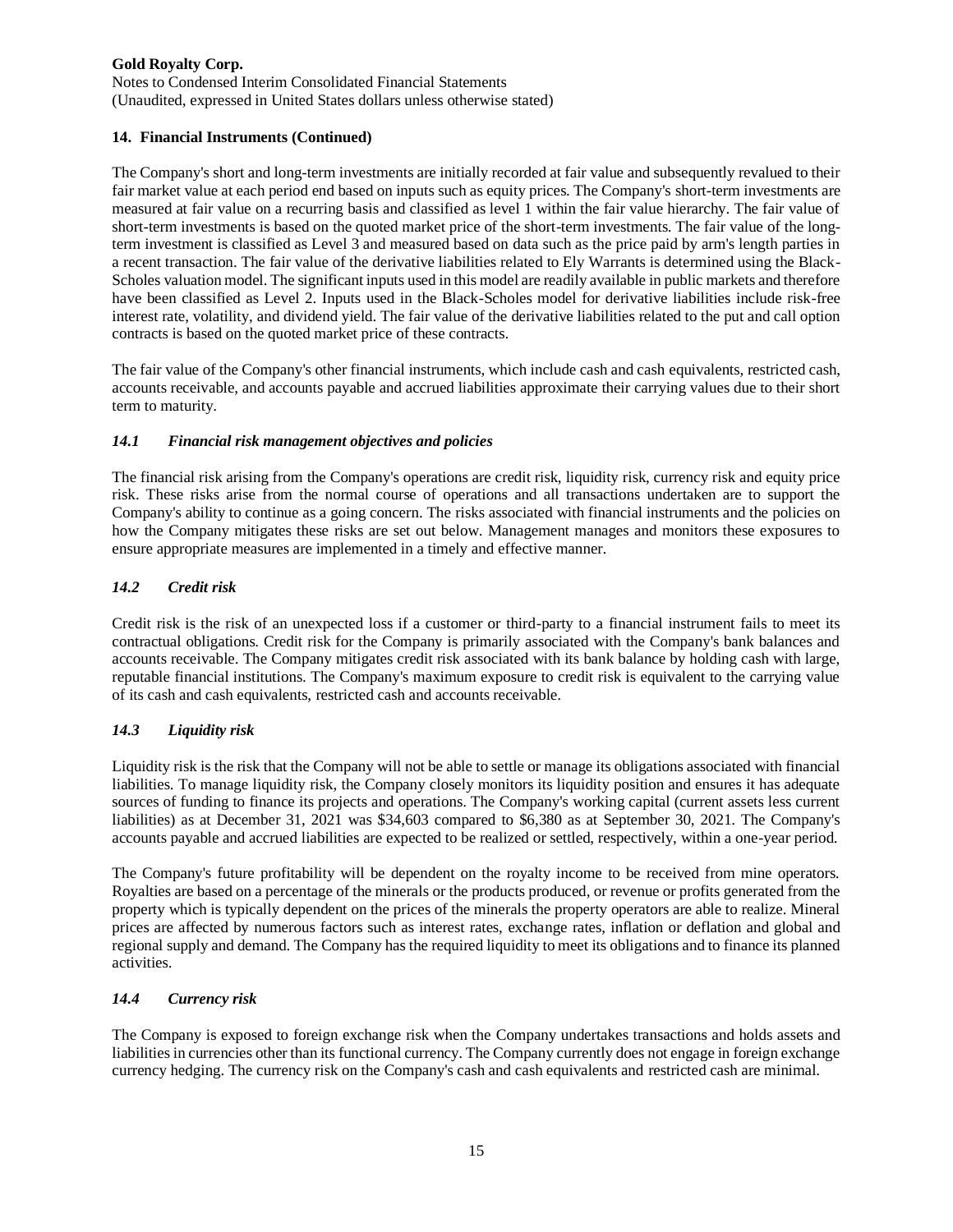Notes to Condensed Interim Consolidated Financial Statements (Unaudited, expressed in United States dollars unless otherwise stated)

## **14. Financial Instruments (Continued)**

## *14.5 Equity price risk*

The Company is exposed to equity price risk associated with its investment in other mining companies. The Company's short-term investments consisting of common shares are exposed to significant equity price risk due to the potentially volatile and speculative nature of the businesses in which the investments are held. Based on the Company's shortterm investments held as at December 31, 2021, a 10% change in the market price of these investments would have an impact of approximately \$1,824 on net loss.

## **15. Related Party Transactions**

## *15.1 Related Party Transactions*

During the three months ended December 31, 2021 and 2020, the Company incurred \$249 and \$23 in general and administrative expenses for website design, hosting and maintenance service provided by Blender Media Inc. ("Blender"), a vendor that is controlled by a family member of Amir Adnani, a director of the Company. On October 12, 2021, the Company issued 120,000 GRC Shares to Blender as the compensation for the expanded scope of digital marketing services to be provided by Blender for a contract term ending on June 27, 2022. During the three months ended December 31, 2021, the Company recognized share-based compensation expense of \$209 in respect of this contract.

Related party transactions are based on the amounts agreed to by the parties. During the three months ended December 31, 2021, the Company did not enter into any contracts or undertake any commitment or obligation with any related parties other than as described herein.

## *15.2 Transactions with Key Management Personnel*

Key management personnel are persons responsible for planning, directing and controlling the activities of an entity. Total management salaries and directors' fees incurred for services provided by key management personnel of the Company for the three months ended December 31, 2021 and 2020 are as follows:

|                          | For the three months ended<br>December 31, 2021<br>(S) | For the three months ended<br>December 31, 2020<br>(ა) |
|--------------------------|--------------------------------------------------------|--------------------------------------------------------|
| Management salaries      | 181                                                    | 35                                                     |
| Directors' fees          | 36                                                     | -                                                      |
| Share-based compensation | 440                                                    | 78                                                     |
|                          | 657                                                    |                                                        |

### **16. Operating Segments**

The Company conducts its business as a single operating segment, being the investment in royalty and mineral stream interests. Except for royalties on gold projects located in Brazil, Colombia, Peru, Turkey and the United States, substantially all of the Company's assets and liabilities are held in Canada.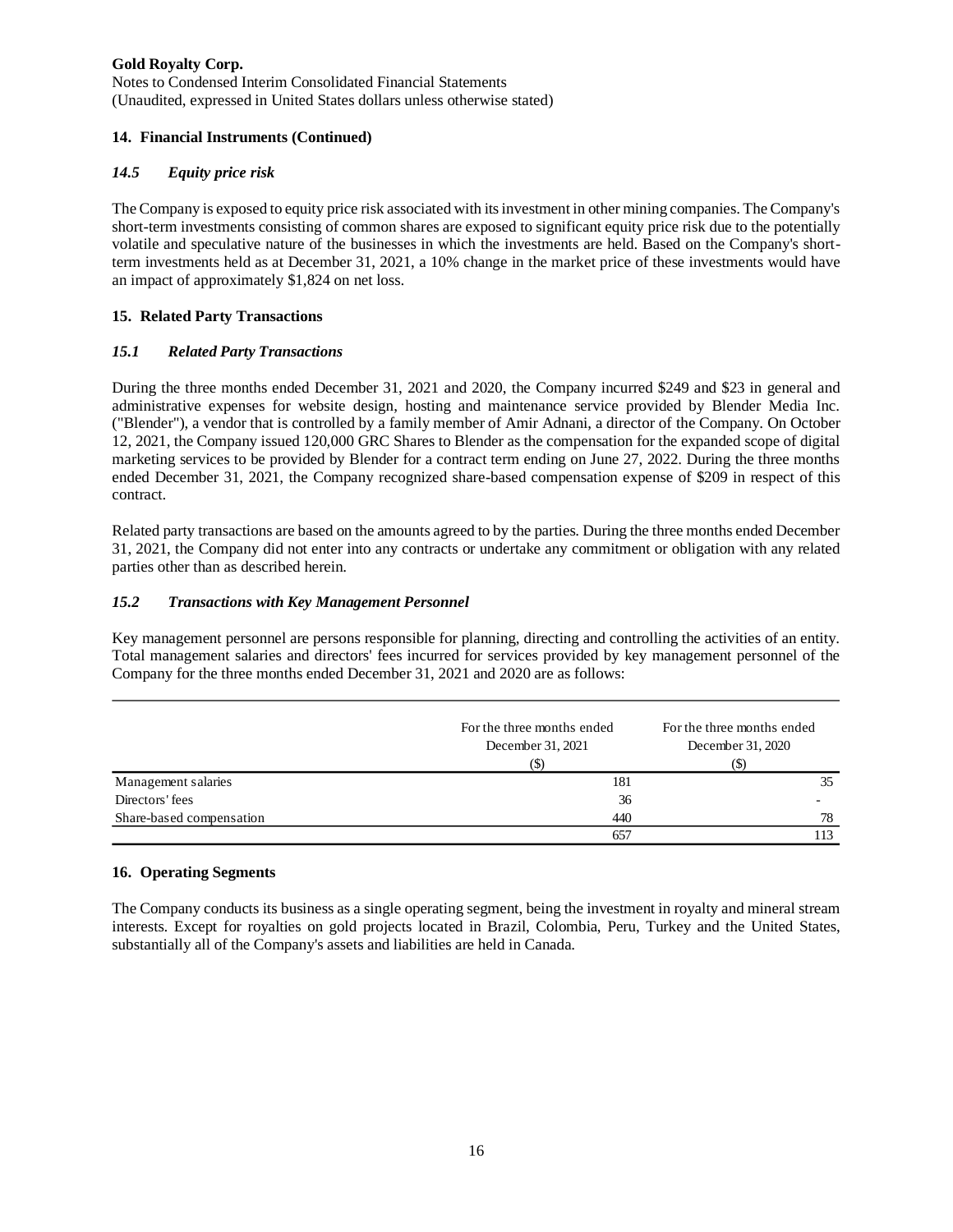Notes to Condensed Interim Consolidated Financial Statements (Unaudited, expressed in United States dollars unless otherwise stated)

## **17. Subsequent Events**

### *Offer to Acquire Elemental Royalties*

On January 11, 2022, the Company formally commenced an offer (the "Offer") to acquire all of the outstanding common shares (the "Elemental Shares") of Elemental Royalties Corp. ("Elemental"), together with the associated rights (the "SRP Rights") under Elemental's shareholder rights plan dated December 30, 2021. Under the terms of the Offer, Elemental shareholders have been offered 0.27 common shares of the Company in exchange for each Elemental Share, together with the associated SRP Right.

The Offer is subject to certain conditions, including, among other things: (i) there having been validly deposited pursuant to the Offer and not withdrawn at the expiry time that number of Elemental Shares, together with the associated SRP Rights, which constitutes more than 50% of the Elemental Shares outstanding, excluding those Elemental Shares beneficially owned, or over which control or direction is exercised, by GRC or by any persons acting jointly or in concert with the Company, if any. This condition cannot be waived by GRC; (ii) there having been validly deposited and not withdrawn, at or prior to the expiry time, such number of Elemental Shares, together with the associated SRP Rights, that, together with the Elemental Shares held by GRC and its affiliates, represents not less than 66 2/3% of the total number of outstanding Elemental Shares, calculated on a fully diluted basis; (iii) the Company having determined, in its sole judgment, that there does not exist and there shall not have occurred or been publicly disclosed since the date of the Offer, a material adverse effect; and (iv) certain regulatory approvals having been obtained and/or waiting periods expired.

## *Option Agreement on Eldorado Project*

On January 14, 2022, Nevada Select Royalty, Inc., a wholly-owned subsidiary of the Company, granted an option to a third party to purchase 100% of its right, title, and interest in its Eldorado Project for a 3.0% NSR and \$2,000 cash payments, of which \$75 has been received. The balance of the cash payments is due as follows:

- \$125 on or before January 14, 2023;
- \$400 on or before January 14, 2024 and January 14, 2025 and;
- \$500 on or before January 14, 2026 and January 14, 2027.

The option will be in effect during the term of the agreement from the grant date and including the first to occur of the exercise of the option; the termination of this option agreement; or 5 years from January 14, 2022.

### *Inaugural Quarterly Cash Dividend Program*

On January 18, 2022, the Company announced that its board of directors has approved the initiation of a quarterly dividend program and declared an inaugural quarterly cash dividend of \$0.01 per common share. The dividend will be paid on March 31, 2022 to shareholders of record as of the close of business on March 15, 2022.

The dividend program contemplates quarterly dividends, the declaration, timing, amount and payment of which will be subject to the discretion and approval of the board of directors of the Company based on relevant factors, including, among others, the Company's financial condition and capital allocation plans.